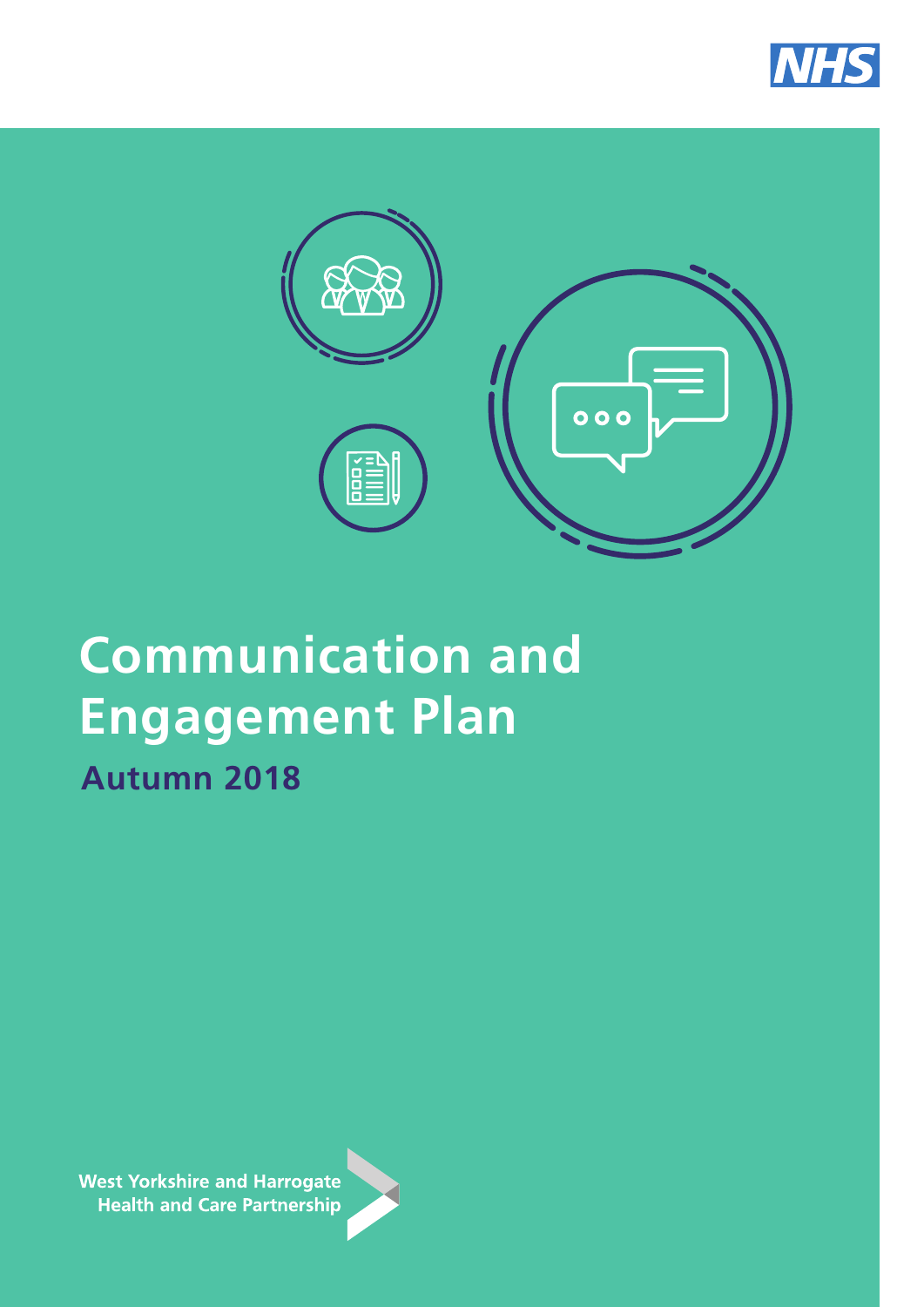# **West Yorkshire and Harrogate Health and Care Partnership Communication and Engagement Plan**

This communication and engagement plan has been produced in partnership with communication and engagement colleagues across our area and Healthwatch. It is the second edition published by the Partnership. The first was published September 2017. It sets out communication and engagement activities for the next 12 months and beyond, including how citizens could be more involved in the design, delivery and assurance of health and care. An easy read version is also available.

Please note this is a working document and will be updated accordingly. An action plan and risk log supports this work.

# **1. Situation**

**Our vision** for West Yorkshire and Harrogate (WY&H) is for everyone to have the best health and wellbeing possible:

- That places will be healthy and local people will have the best start in life, so they can live and age well.
- People with long-term health conditions will be supported to self-care. This will include peer support and technology including everything from telemedicine (where patients can talk to their GP or a nurse via Skype, where it is safe to do so), carephones and fall detectors, to virtual communities of support from people living similar lives.
- GPs with a bigger team and social services will work together to support people with multiple health conditions. This will involve the patient, their family and carers, the NHS, social care, housing and voluntary and community organisations.
- Hospital care will usually be provided at a local hospital, which will work closely with others to deliver the best care possible.
- Local hospitals will be supported by centres of excellence for cancer, stroke and mental health, which will deliver world class care and push the boundaries of research and innovation.
- All of this will be planned and paid for once, with councils and the NHS working together and removing the barriers created by planning and paying for services separately.
- Communities and staff will be involved in the design, delivery and assurance of services so that everyone truly owns their health care.

## **What this means for local people**

- Local communities will benefit from an increased focus on preventing ill health and tackling the wider determinants of health, such as housing, employment, social inclusion and the physical environment – leading to improvements in overall wellbeing, preventing some health issues from occurring at all and helping the poorest fastest.
- Local people will have an improved experience of health and care, with health and social care teams working together to support social care and physical and mental health services so that people don't have to tell their story more than once.
- Greater use of technology will help people better manage their health. People will be able to book GP appointments online and more telehealth services will be available to help keep people safe and well at home.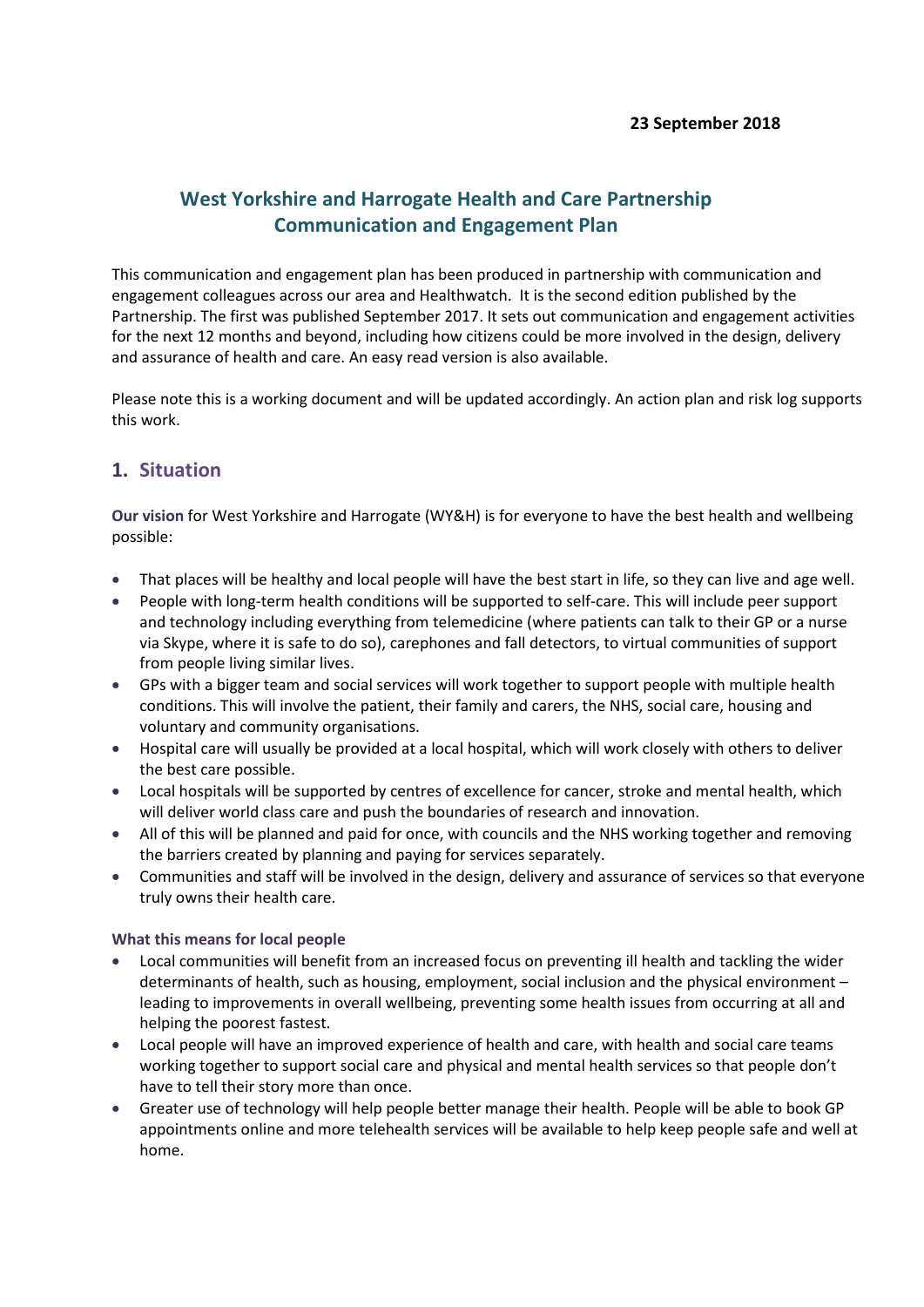- Local people will be supported to care for themselves where appropriate avoiding unnecessary hospital or clinic appointments – and there will be more support for carers, including those with caring responsibilities who work within the NHS.
- Integrating health and social care services to work more closely together will mean that everyone receives the services they need at the time they need them and people no longer become caught in the gap between 'health' and 'social care' at a time when they may be vulnerable.

## **Our plan**

Organisations work together at a local and regional level to close the following three gaps set out in [NHS](https://www.england.nhs.uk/wp-content/uploads/2014/10/5yfv-web.pdf)  [England's, Five Year Forward View a](https://www.england.nhs.uk/wp-content/uploads/2014/10/5yfv-web.pdf)nd to improve services for local people:

- Health and wellbeing
- Care and quality
- Finance efficiency

Since March 2016, health services, local authorities, care providers and community organisations have been

working together across West Yorkshire and Harrogate to meet the ambitions set out in our plan published November 2016 (previously known as an STP). A full list of partners is available [here](https://www.wyhpartnership.co.uk/about/our-partners) 

The West Yorkshire and Harrogate Partnership Plan is one of 44 developed across the country. It is built from six local plans developed in Bradford District and Craven; Calderdale, Harrogate, Kirklees, Leeds and Wakefield.

The local plans are owned by the Health and Wellbeing Boards (HWB) and strive to tackle long standing issues and improve care. We have then supplemented the plan with work that can only take



place at a West Yorkshire and Harrogate level. This keeps us focused on an important principle of our Health and Care Partnership – we deal with issues as locally to people as possible.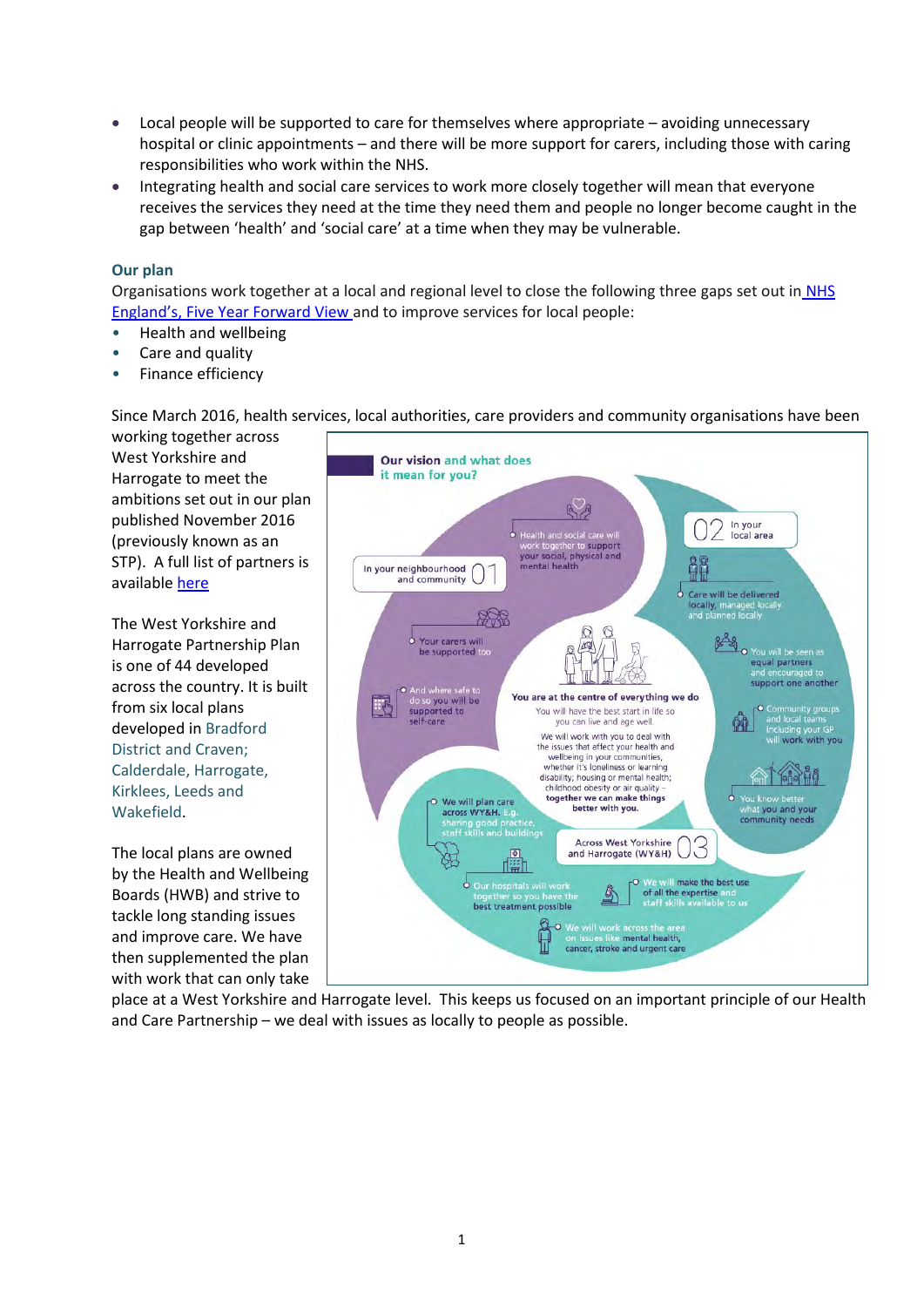#### **The West Yorkshire and Harrogate priority areas of work are:**

- Prevention at scale
- Primary and community services
- Mental health
- Stroke
- Cancer
- Urgent and emergency care
- Hospitals working together
- Elective care and standardisation of commissioning policies
- Maternity services

There are also seven enabling programmes:

- Harnessing the Power of Communities
- Unpaid Carers
- Capital and estates
- Business intelligence
- Innovation and improvement
- Workforce
- Digital

#### **Engagement and co-production**

Communication, engagement and equality are an important part of these areas of work.

In his visit to West Yorkshire and Harrogate in June 2018, Professor Don Berwick stressed that: 'a new care system is one that is co-designed with the patients' communities and carers who are getting the help. They have better ideas than the people providing care of what care should look like. It's listening to and incorporating the voice of the people served everywhere in all phases of design and having the patients' families, carers, community in the room as partners in the design and re-design of the system of care'.

We are committed to meaningful conversations with people (including staff), on the right issues at the right time. We believe that this approach informs the ambitions of our Partnership - to work in an open and transparent way with communities' (STP Plan, 2016; 'Next Steps', 2018). Effective public involvement particularly those who are seldom heard, will ensure that we are truly making the right decisions about our health and care services.

This plan sets out the Partnership's strong intention for public involvement to become an enhancing and productive component of the WY&H's priority programmes.

There are various ways in which we can ensure the public / patient voice is in the room and that there is a continuous presence, for example representation at boards, engagement with existing reference/advisory groups, people stories, events, focus groups and public questions at meetings. This plan describes the current activity around WY&H public/ patient involvement and the rationale for future communication and engagement work.

## **'Our Next Steps to Better Health and Care for Everyone'**

Our partnership published ['Our Next Steps to Better Health and Care for Everyone'](http://www.wyhpartnership.co.uk/next-steps) in February 2018. The document describes the progress made since the publication of the initial WY&H plan in November 2016, and sets out how the partnership will improve health and care for the 2.6 million people living across the area in 2018 and beyond. This was produced in partnership with all our partners.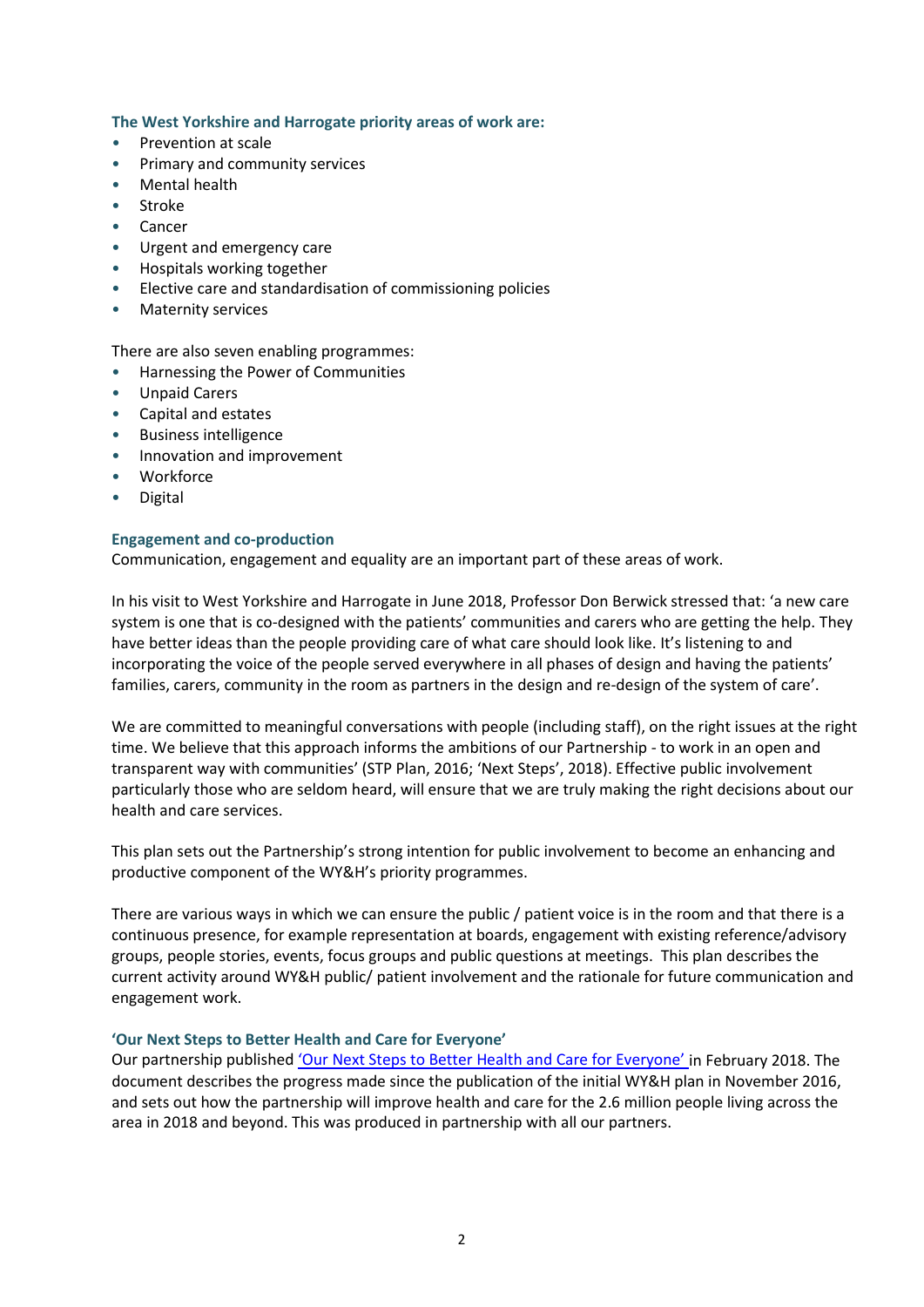#### **Joining the integrated care system programme**

Our Partnership was named in May 2018 as one of four new areas in England that will be given additional freedom and flexibility to manage the delivery of local services. There are 14 Integrated Care Systems in England. This national recognition for the Partnership is a positive step forward. It will bring control and influence over spending and transformation closer to local people and local places.

Working alongside community organisations and communities, the Partnership brings together health and social care organisations, including the voluntary sector and other care providers across the area to give people the best start in life with support to stay healthy and live longer.

An important part of the work is tackling health inequalities whilst improving the lives of the poorest, the fastest. The importance of joining up services for people at a local level in Bradford District and Craven; Calderdale, Harrogate, Kirklees, Leeds and Wakefield is at the heart of local and West Yorkshire and Harrogate Plan. All decisions on services are made as locally and as close to people as possible. The move to becoming an Integrated Care System is predicated on this continuing to be the case.

#### **Our workforce plan 'A healthy place to live, a great place to work'.**

The publication describes how the health and social care workforce of over 100,000 in West Yorkshire and Harrogate is changing to meet the current and future needs of the 2.6 million people living across the area. It also recognises the huge contribution community organisations and volunteers make; and the vital role of the 260,000 unpaid carers who care for family and friends day in day out and whose numbers are more than that of the paid workforce. You can read it [here.](https://www.wyhpartnership.co.uk/our-workforce-strategy)

#### **The long term plan**

Improving health and reducing health inequalities depends on making further progress on joining up health and social care, building on the development of new care models, sustainability and transformation partnerships (STPs) and integrated care systems (ICSs). Crucially, additional funding should be earmarked from 2019/20 onwards to support the further development of integrated care with a focus on the needs of older people with frailty, people with complex needs and children.

As work on the 10-year plan gets under way, ambition must be joined with realism and transformation with sustainability. Framing the ambition around improving people's health and a new deal with the public offers the best opportunity for the future. There are five priorities:

- Mental health for children and young people.
- Children's services prevention and inequality.
- Cancer screening services.
- Focus around cardiovascular disease stroke and heart attacks.
- Reducing health inequalities.

#### **Our approach**

A Partnership Board will be established in 2018/19 to provide formal leadership. The Board will be responsible for setting strategic direction and have oversight of all Partnership business. The Board will be made up of the chairs and chief executive officers (CEO) of all NHS organisations, chairs of Health and Wellbeing Boards, council CEOs and senior representatives from other partner organisations. The Board will have an independent chair and will meet at least four times each year in public. A public panel will be established to ensure that the public, patient, service user voice is at the centre of all the work we do.

#### **Inclusive meetings**

We will work with specialist organisations to develop facilitated workshops for West Yorkshire and Harrogate programme leads around the development of inclusive meetings for people with disabilities.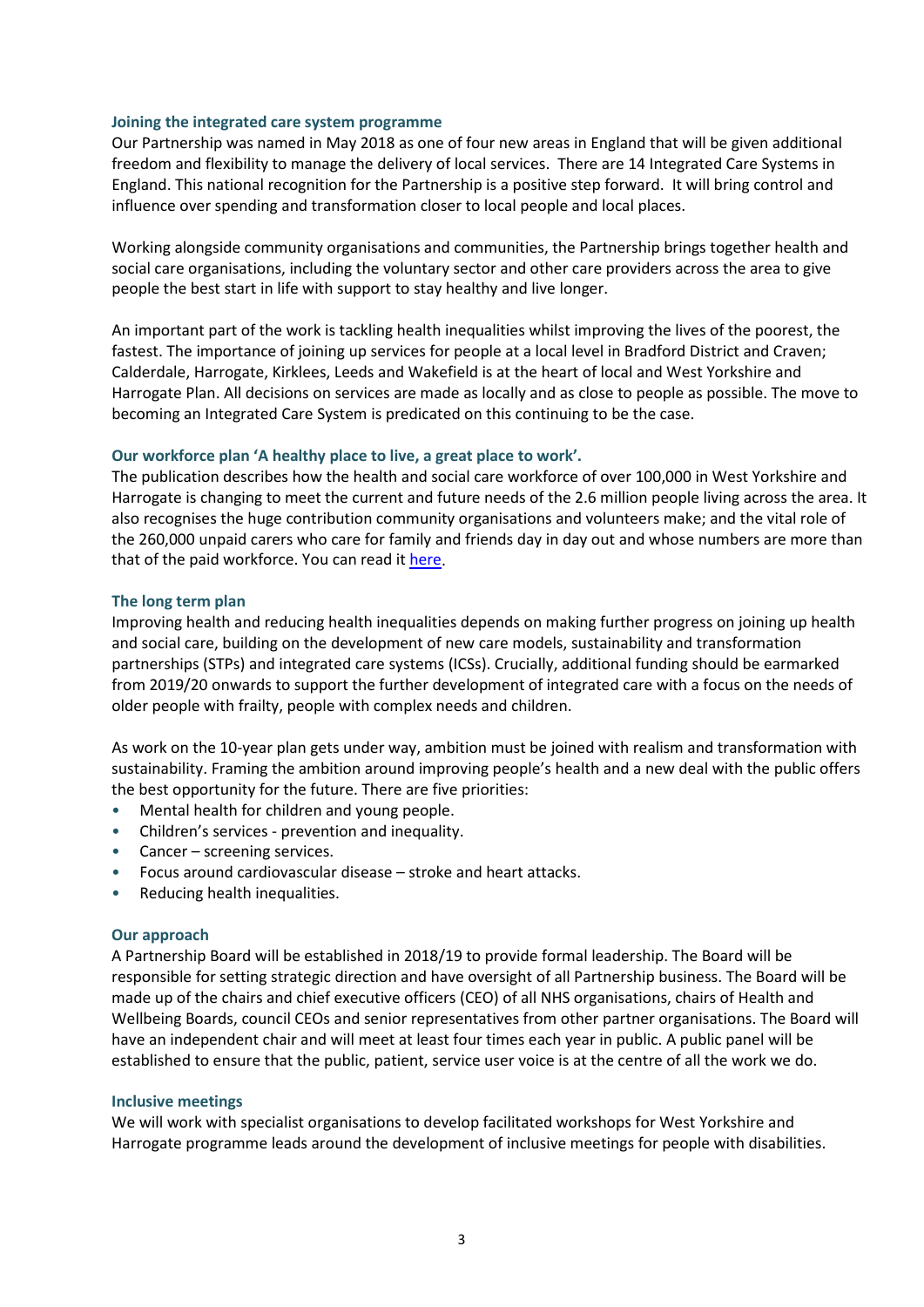# **2. Engagement and communication**

Engagement is important to the way we work – engagement, particularly with the people delivering and receiving services, results in better outcomes.

We are committed to transparency and meaningful engagement on all our work. We publish a weekly update, engagement plans and reports. This and other ways of communicating have been put in place to include the public, including carers, and community organisations in the work of our West Yorkshire and Harrogate programmes.

We also believe that to improve care for people, health and care services need to work more closely together, and in new ways. This means the public, carers, GPs, hospitals, local councils, provider organisations, Healthwatch, the voluntary and community sector and commissioners all coming together to agree a plan to improve local and West Yorkshire and Harrogate health and care services. Helping people and families to plan ahead, stay well and get support when they need it in the most appropriate way with the resources we have available is key to the way we work.

Engaging and communicating with partners, stakeholders and the public in the planning, design and delivery of all our work is essential if we are to get this right. For example this includes providing good quality accessible information that meets the needs of all people, including those with learning disabilities in formats which are co-produced in partnership, wherever possible. We will work closely with organisations who are experts in developing accessible information to ensure public information is co-produced and user friendly.

# **Working in partnership**

A key principle of this plan is to work in partnership and build on existing communication and engagement work already in place at a local level – rather than developing new mechanisms and channels solely for the purpose of the West Yorkshire and Harrogate Health and Care Partnership. Our activity will focus on informing, sharing, listening and responding.

Being proactive is central to our communications and engagement strategy of:

- Proactively and effectively communicating our purpose, priorities, messages and values.
- Developing effective, two-way mechanisms where we share news, we listen and respond whilst being open and transparent.
- Identifying relevant and effective methods for audience and stakeholder engagement across our local partnerships and beyond.

In all communications and engagement activity, we will work on a local level and tailor our messages and methods accordingly to each individual group to ensure we maximise all opportunities for connecting with, informing and engaging with our target audiences at a community level. This will mean making the most of community assets / champions and resources at a local level in order to reach everyone. This will help to ensure there is a coordinated approach.

For work at a West Yorkshire and Harrogate level this would mean identifying someone from the work streams to support communication and engagement (where possible) and ensuring public involvement on project groups where appropriate. **Please see diagram on page 8 about how this practically works.**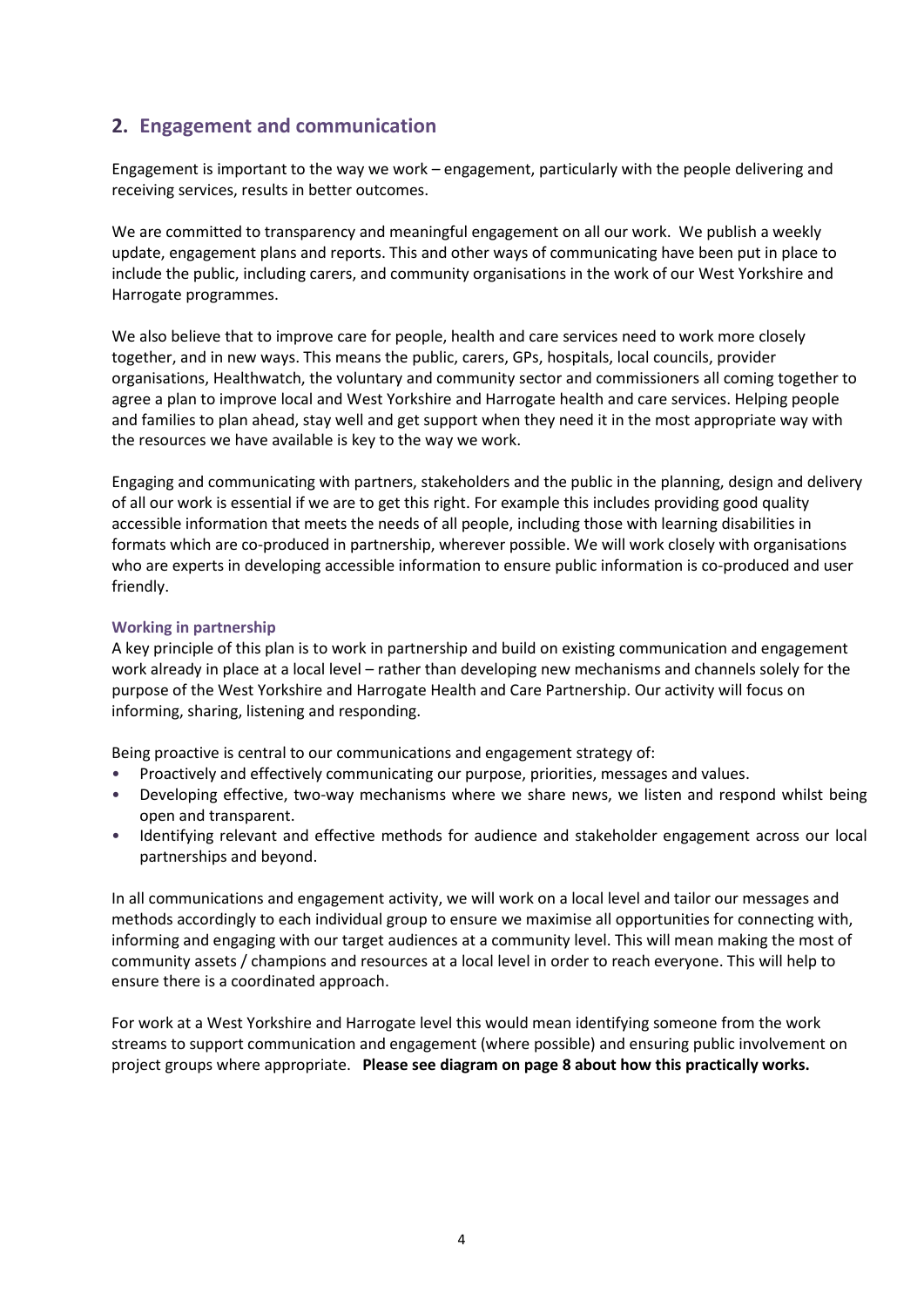#### **The way we work is already making a difference (September 2017 – September 2018)** Over the past 12 months communication and engagement colleagues have:

## Communications

- Launched the Partnership website August 2018 (please see number of page hits below).
- Met every 3 months as a network to hear from communication and engagement colleagues and to share learning (hosted in various areas, averaged 26 colleagues per meeting).
- Developed Partnership brand guidelines (shared across the partnership and consistent use of brand/logo).
- Coordinated proactive / reactive media lines for Partnership work (following media protocol – over 30 national and regional media pieces, including HSJ, BMA and Yorkshire Post).

| diaroe Dyenies   |                          |                   |                                |
|------------------|--------------------------|-------------------|--------------------------------|
| $-22.49893$<br>o |                          |                   | 1 kug 2017 - 35 Aug 2013       |
| --               |                          |                   |                                |
|                  |                          |                   |                                |
|                  |                          |                   |                                |
|                  |                          |                   |                                |
|                  |                          |                   |                                |
| es.              |                          |                   |                                |
|                  | Krawkhnum<br>Total Print | Jacket 32 of      | wwww<br>ALC UP<br>ALC BYE      |
| sies.            | Red Lieve                | <b>None or</b>    | <b>Blue tons Blancad tran-</b> |
| 10,301           | 10,428                   | 18,814            |                                |
| <b>Gentland</b>  | February                 | <b>NONTRIVIAL</b> |                                |

- Development of 'Next Steps to Better Health and Care for Everyone' and in alternative formats (300 full versions, 500 summary versions distributed, easy read and BSL available – 1688 webpage hits).
- Development and promotion of our workforce plan 'A Healthy Place to Live, a Great Place to Live' (200 full versions and 500 summary copies distributed as well as BSL and easy read online – URL address shared across the network and via social media – 732 webpage hits).
- Coordinated integrated care system announcement / communication toolkits. (shared with over 70 communication and engagement colleagues).
- Encouraged participation in the More in Common, Great Get Together (thunder clap reach of over 280,000; series of events planned in local areas, for example Airedale Hospital and Leeds Clinical Commissioning Group).
- Coordinated a briefing session for West Yorkshire and Harrogate MPs in June 2018 (nine out of 22 MPs attended).
- Regularly keep the 232 people registered on our public enquiry list updated on the work of the Partnership.
- Produced regular MP briefings for local area health care leaders (briefing paper August 2017, Letter to MPs in February 2018 and June 2018).
- Urgent and emergency care message mapping.
- Developed a range of communication products to tell the story, for example info graphics and people's stories on [film](https://www.youtube.com/results?search_query=west+yorkshire+and+harrogate+health+and+care+partnership) (over 24 films produced and promoted via Next Steps publication, social media and blogs)
- 'You said we did' info graphic (distributed via weekly blog, social media, website and communication and engagement colleagues).
- Weekly leadership [messages / blogs w](http://www.wyhpartnership.co.uk/blog)hich represent the work of the Partnership (across the leadership x 52 weeks).
- Established a social media strategy (1900 twitter followers since September 2017).
- Presented at a number of national conferences on the work of the Partnership (Expo, Confed, National NHS E transformation).
- Various programme communication and engagemen[t work and plans,](https://www.wyhpartnership.co.uk/get-involved) for example stroke where we discussed the work with over 2000 people. We published 'You said, we did' in response to public feedback in September 2018.
- Established a twitter account (September 2017) and we have 1300 followers (August 2018).
- Various media coverage (media log available).
- Promoted the long term plan initial survey and collated a West Yorkshire and Harrogate response. We received responses from over 10 organisations.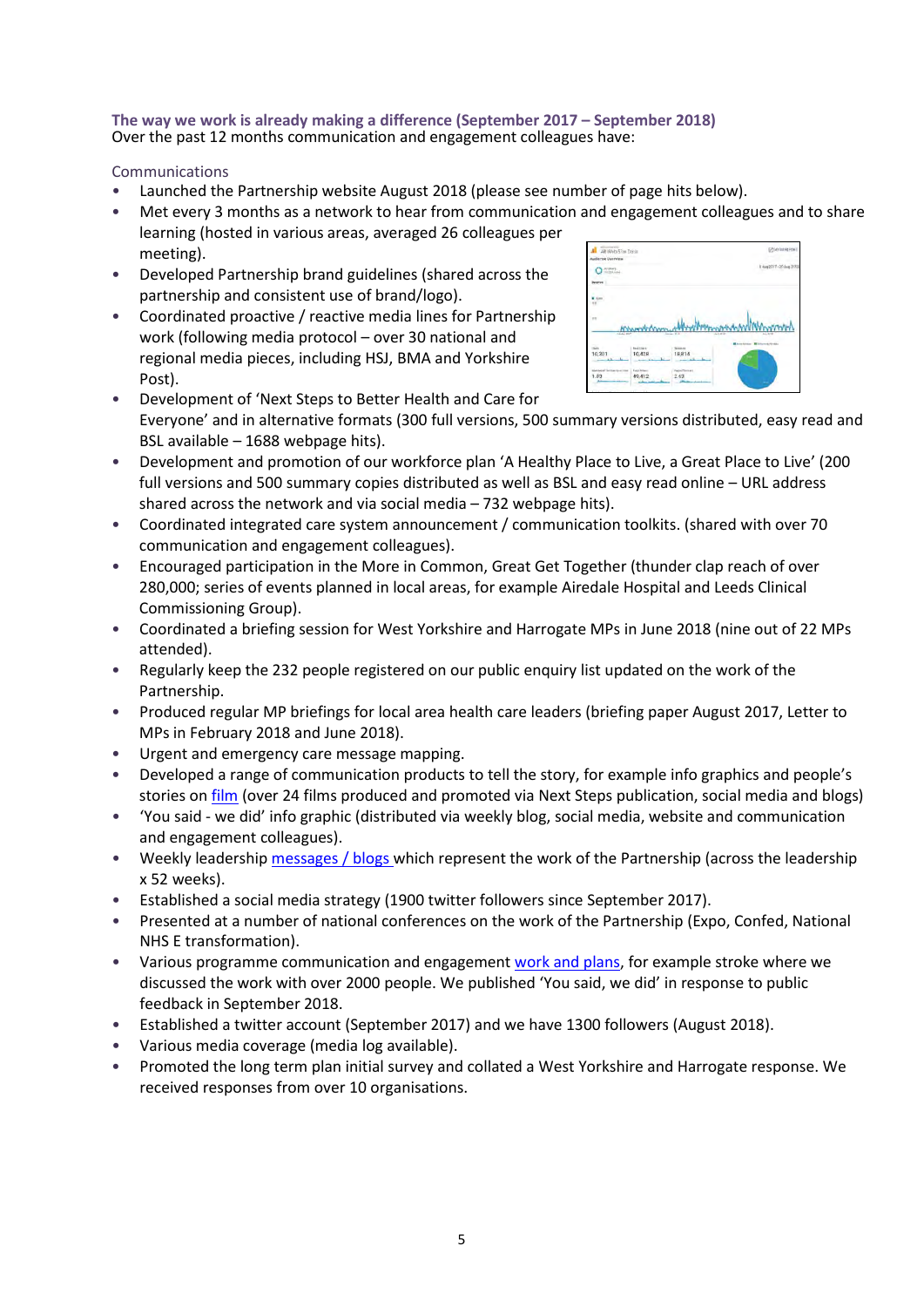## Engagement

- Various engagement and consultation mapping [documents.](https://www.wyhpartnership.co.uk/get-involved/engagement)
- Distributed information to engage colleagues in the work of the Partnership, including capital funding and the integrated care system announcement (developed communication toolkits to ensure consistency of messages).
- A 'West Yorkshire and Harrogate, Public and Patient Involvement (PPI) Assurance Group' meets every two months. Members of this group are PPI lay members from the nine CCGs [\(refreshed terms of](https://www.wyhpartnership.co.uk/application/files/4115/0176/1624/WYandH_STP_Lay_Member_ToR_-_Version_2.0.pdf)  [reference\)](https://www.wyhpartnership.co.uk/application/files/4115/0176/1624/WYandH_STP_Lay_Member_ToR_-_Version_2.0.pdf).
- Approximately 60 'Chairs of Public Panels' from all sectors i.e. hospitals, local authorities, CCGS and VCS from across the Partnership came together in April 2018, to discuss further assurance on the work of the West Yorkshire and Harrogate Partnership priorities.
- Co-production workshop took place in July 2018. The intention is that they will act as advocates and constructively challenge the Partnership Board (once in place) and ensure that public and patient involvement is at the heart of all decision making.
- The Partnership also welcomed over thirty trust governors to a special workshop in March 2018 in Leeds to find out more about the work taking place across the area.
- The Partnership actively recruits members of the public, including carers, public and patient representatives on to its nine priority programmes, for e.g. standardisation and elective care, maternity and cancer. Facilitated training is provided to successful applicants to assist their orientation in understanding the workings of the programme boards and the role of a patient and public representative (click [here f](https://www.wyhpartnership.co.uk/application/files/8615/1075/9418/PP_rep_role_description.pdf)or role descriptors - stroke, maternity, elective care and cancer have representation).
- We are aligning VCS leads and unpaid carer organisation representatives onto our WY&H programmes.
- A survey was carried out across the area and we received responses from over 60 youth organisations. The intention is to access support from these groups on an ongoing basis – rather than inventing something new.
- The Partnership is also committed to engaging with politicians this takes place at a local and West Yorkshire and Harrogate level. For example MPs receive regular updates shared via local place CEOs and the Partnership CEO lead. A WY&H MP briefing also took place on the 20 June 2018. The briefing was attended by local Council Leaders and a small delegation of CEOs from the local places, including councils and Chief Officers for the CCGs.
- Engagement and consultation *timelines* across local places and West Yorkshire and Harrogate priorities
- Stroke communications and engagement (reached over 2,000 people).
- Development of webcast / site for the Joint Committee meetings in public (5/6/18 32 views, 6/3/18– 51 views, 9/1/18 – 67 views, 7/11/17 – 81 views, 5/9/17 – 85 views, 4/7/18 – 131 views. Over 50 public questions asked in the past 12 months).
- Secured NHS England funding for stroke engagement support (£25k).
- Various events including: carers (60 carers' orgs rep), VCS (over 80 VCS orgs) and organisational development (over 40 senior leaders).
- Invited Professor Don Berwick to share learning with the leadership in June 2018 on how citizens could be more involved in the design, delivery and assurance of health and care.
- Produced a briefing on "You said, we did" for stroke engagement work.
- Promoted the engagement for the Long Term Plan.

*\*Please note this is just a snap shot on some of the work that has taken place.*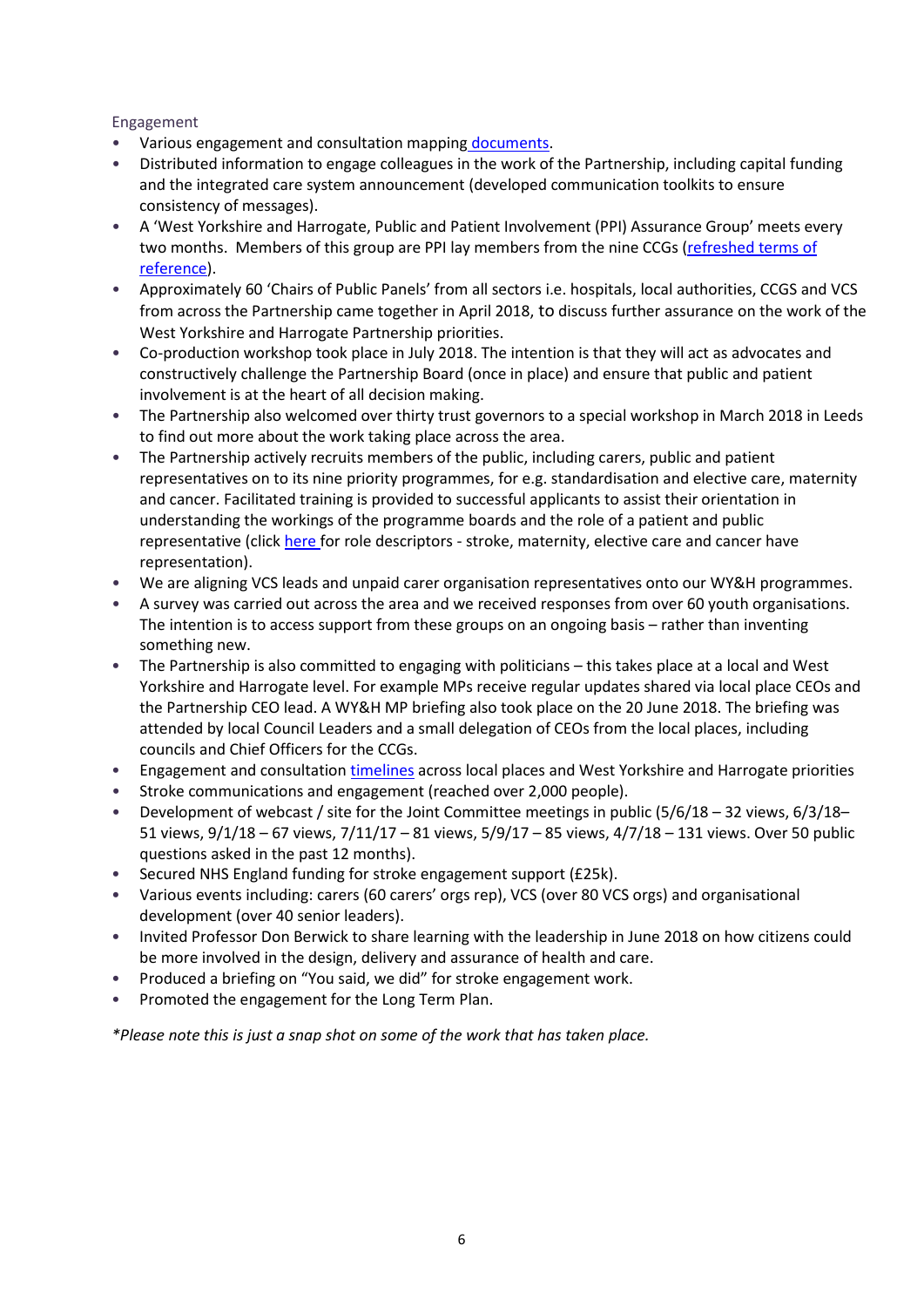#### **Monitoring and evaluating communications and engagement**

We will monitor our activity from September to August 2019 via social/digital media tracking tools, informal feedback and quantitative research - online or face-to-face surveys. Our communication monitoring will be based on the Barcelona

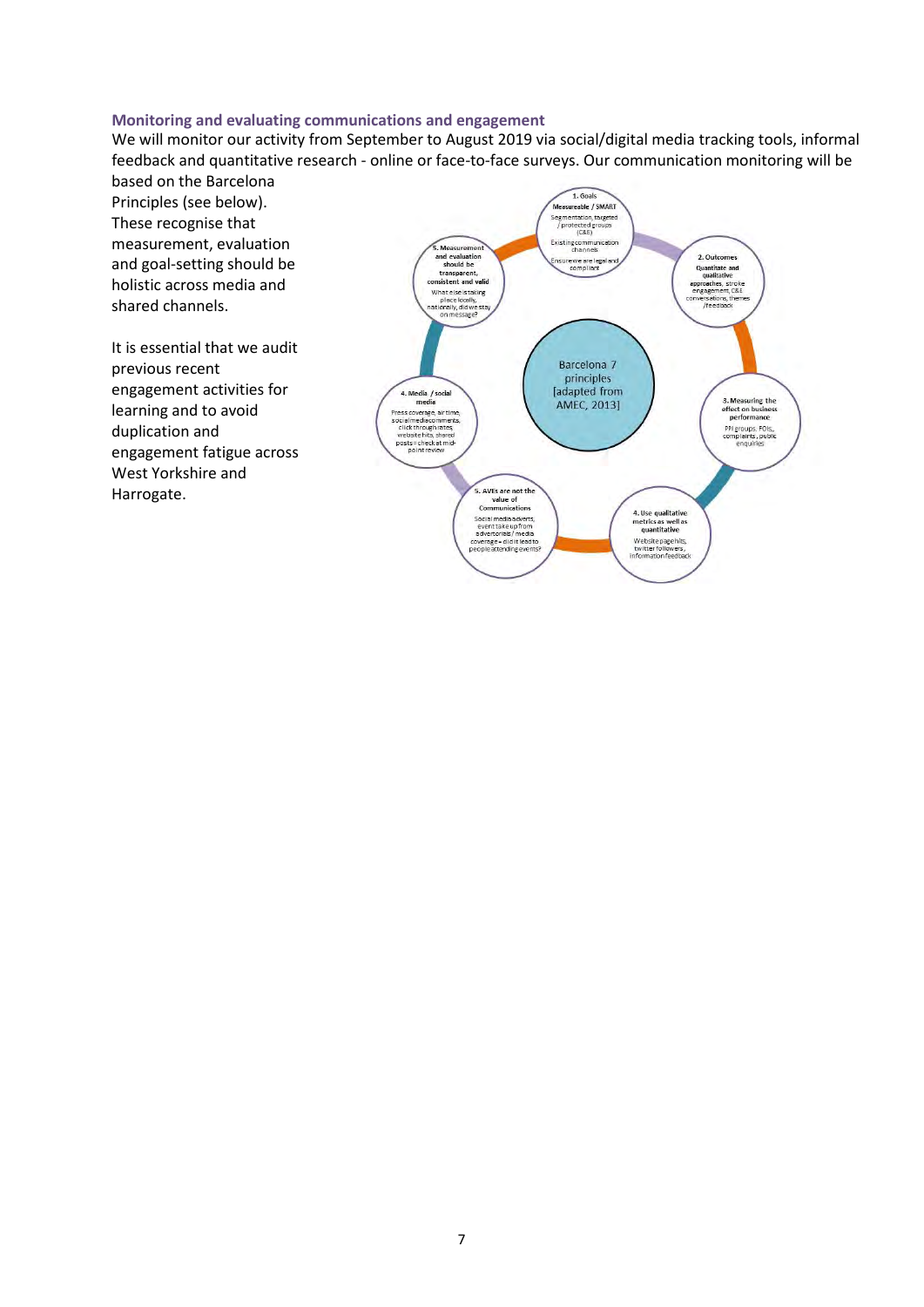$\bullet$ 

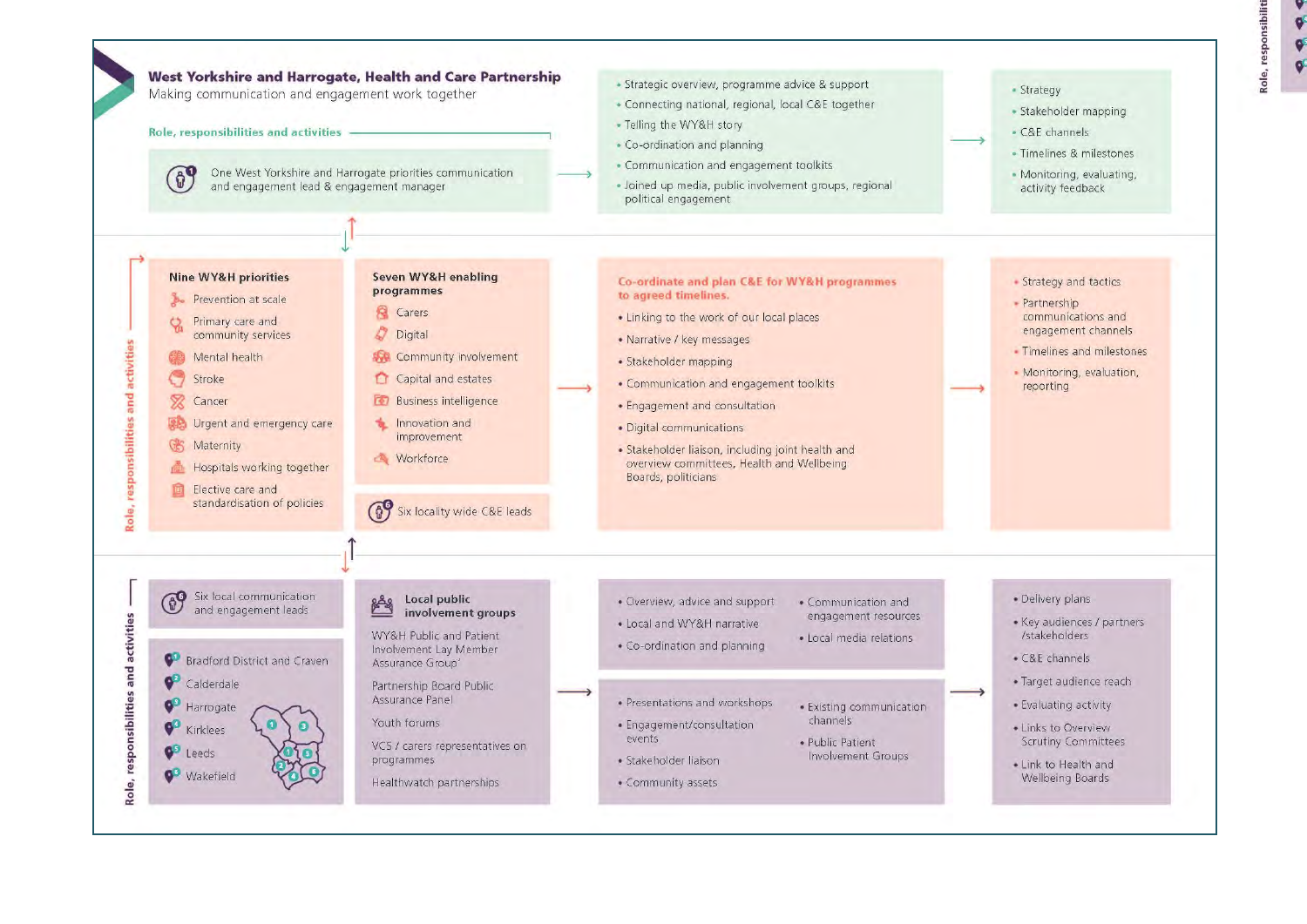# **3. Objectives**

| <b>Objective</b>                                                                                                                                                | <b>Key tactic (snap shot only)</b>                                                                                                                                                                                                                             |  |
|-----------------------------------------------------------------------------------------------------------------------------------------------------------------|----------------------------------------------------------------------------------------------------------------------------------------------------------------------------------------------------------------------------------------------------------------|--|
|                                                                                                                                                                 |                                                                                                                                                                                                                                                                |  |
| We will raise awareness and<br>understanding of the need for joined up                                                                                          | Develop a partnership memorandum of understanding<br>(MoU) where all organisations feel involved and                                                                                                                                                           |  |
| health and care across West Yorkshire<br>and Harrogate                                                                                                          | engaged in the work of the Partnership.<br>Strengthen the communication and engagement                                                                                                                                                                         |  |
|                                                                                                                                                                 | network and open this up wider to equality and VCS<br>colleagues.                                                                                                                                                                                              |  |
|                                                                                                                                                                 | Reinforce a central coordination point for all<br>communication about the West Yorkshire and Harrogate<br>Partnership, with a clear process for cascading messages<br>through existing networks and the nine work<br>programmes and seven enabling programmes. |  |
|                                                                                                                                                                 | Produce storyboards on the difference our partnership is<br>making (with local councils / politicians) to support the<br>work.                                                                                                                                 |  |
|                                                                                                                                                                 | Develop communications and engagement to support<br>the 10 year plan - using plain language and people<br>stories (pending NHS E guidance - autumn 2018).                                                                                                      |  |
|                                                                                                                                                                 | Work closely with other health and care partnerships<br>across England to 'learn by doing'.                                                                                                                                                                    |  |
|                                                                                                                                                                 | Make the most of our public and patient networks to<br>test / pilot communication approaches that build on<br>good work, e.g. Healthy Hearts Bradford.                                                                                                         |  |
|                                                                                                                                                                 | Develop an impact brochure / produce about the<br>difference our partnership is working (in accessible<br>formats, including people stories).                                                                                                                  |  |
|                                                                                                                                                                 | Develop a change the conversation campaign - with<br>sessional messages (via urgent and emergency care<br>programme board).                                                                                                                                    |  |
|                                                                                                                                                                 | Leadership blogs & vlogs / weekly updates.                                                                                                                                                                                                                     |  |
|                                                                                                                                                                 | Integrated care system monthly updates to leadership.                                                                                                                                                                                                          |  |
|                                                                                                                                                                 | Coordinate various microsites for the website, including:<br>hospitals working together, maternity, mental health<br>and workforce.                                                                                                                            |  |
| Ensure people who access health and<br>social care services, families, carers and<br>the public are involved in shaping health<br>and care proposals and plans. | Undertake a stakeholder analysis to understand<br>information needs and the methods/channels we can<br>use to reach people - as part of a targeted approach to<br>change the conversation.                                                                     |  |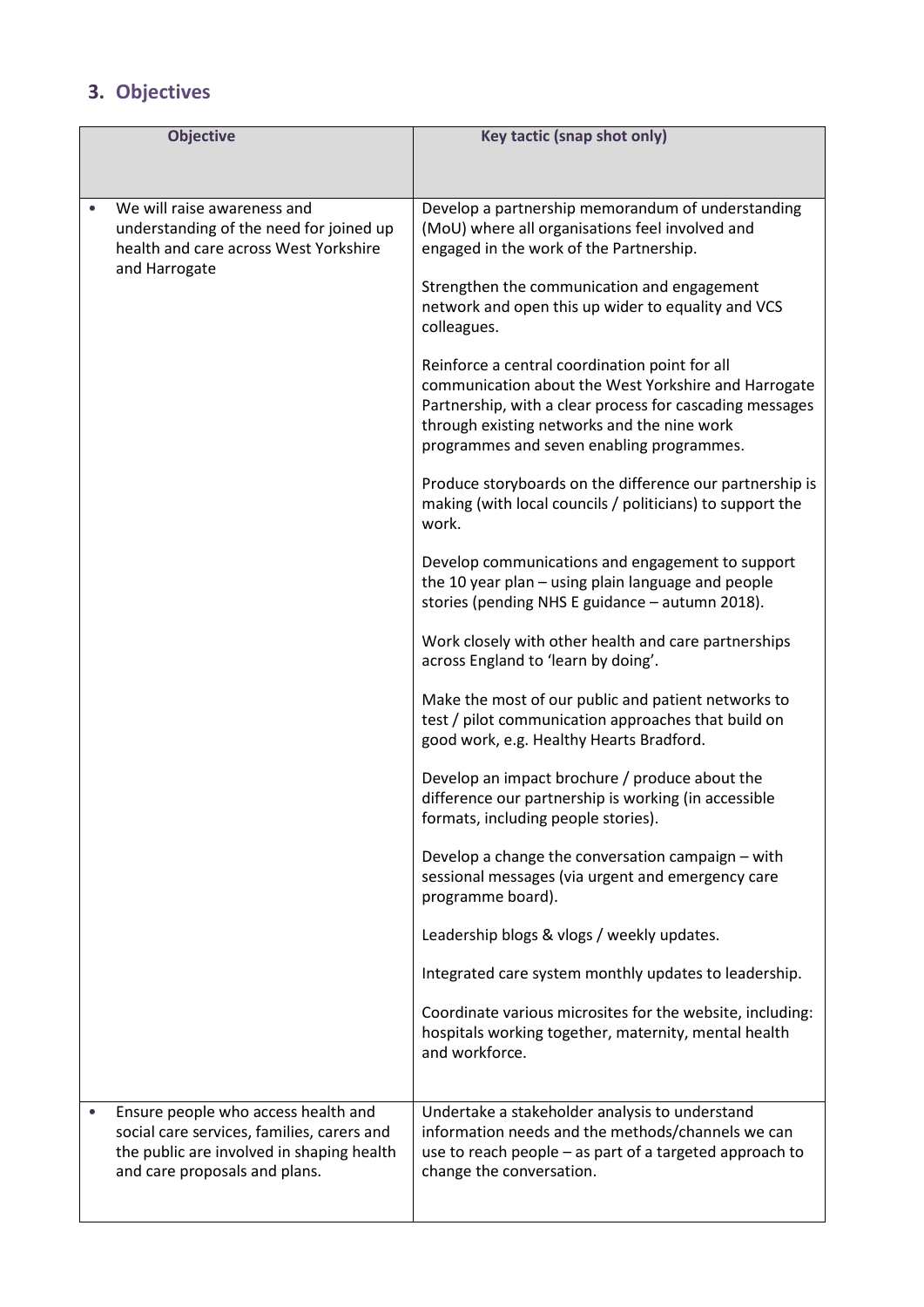| Audit existing and new engagement and consultation<br>activity taking place and coming up and where there are<br>West Yorkshire and Harrogate overlaps - produce a<br>mapping document which identifies gaps and fits in with<br>the West Yorkshire and Harrogate priority themes and<br>keep this regularly updated. |
|-----------------------------------------------------------------------------------------------------------------------------------------------------------------------------------------------------------------------------------------------------------------------------------------------------------------------|
| Develop engagement and consultation timelines for<br>WY&H level and local plans.                                                                                                                                                                                                                                      |
| Ensure Public, Patient Involvement Groups, community<br>and voluntary sector etc. are informed on a regular basis<br>and have the information they need to share messages<br>via their communication channels.                                                                                                        |
| It's important to carry out equality impact assessments<br>as early as possible and to consider the assurance<br>process throughout and equality monitor all<br>engagement activity to identify gaps in terms of<br>protected groups who have not been engaged with for<br>example disabled people, LGBT people etc.  |
| Engagement checklist completed for all West Yorkshire<br>and Harrogate programmes.                                                                                                                                                                                                                                    |
| Work closely with Healthwatch, VCS and carers<br>organisations so they contribute to our communications<br>and engagement - including reports to leadership.                                                                                                                                                          |
| Ensure that communication and engagement activity is<br>linked to all local place-based plans and work stream<br>leads to assess the likely impact of their proposals on all<br>stakeholders. Keeping in mind timescales for planning<br>and the avoidance of consultation fatigue ad duplication<br>of effort.       |
| We need to make best use of all stakeholder<br>relationships and existing communication channels to<br>reach all people including those with Equality Act<br>protected characteristics.                                                                                                                               |
| Train and develop public, patient representatives so<br>they are able to take an objective view.                                                                                                                                                                                                                      |
| Develop a process to capture everyone's views in<br>shaping health care services (including young people).                                                                                                                                                                                                            |
| Co-produce a public assurance process for the<br>Partnership Board.                                                                                                                                                                                                                                                   |
| Continue to support the development of the Patient and<br>Public Assurance Group for the Joint Committee.                                                                                                                                                                                                             |
| Engagement on 10 year long term-plan (see action plan).                                                                                                                                                                                                                                                               |
|                                                                                                                                                                                                                                                                                                                       |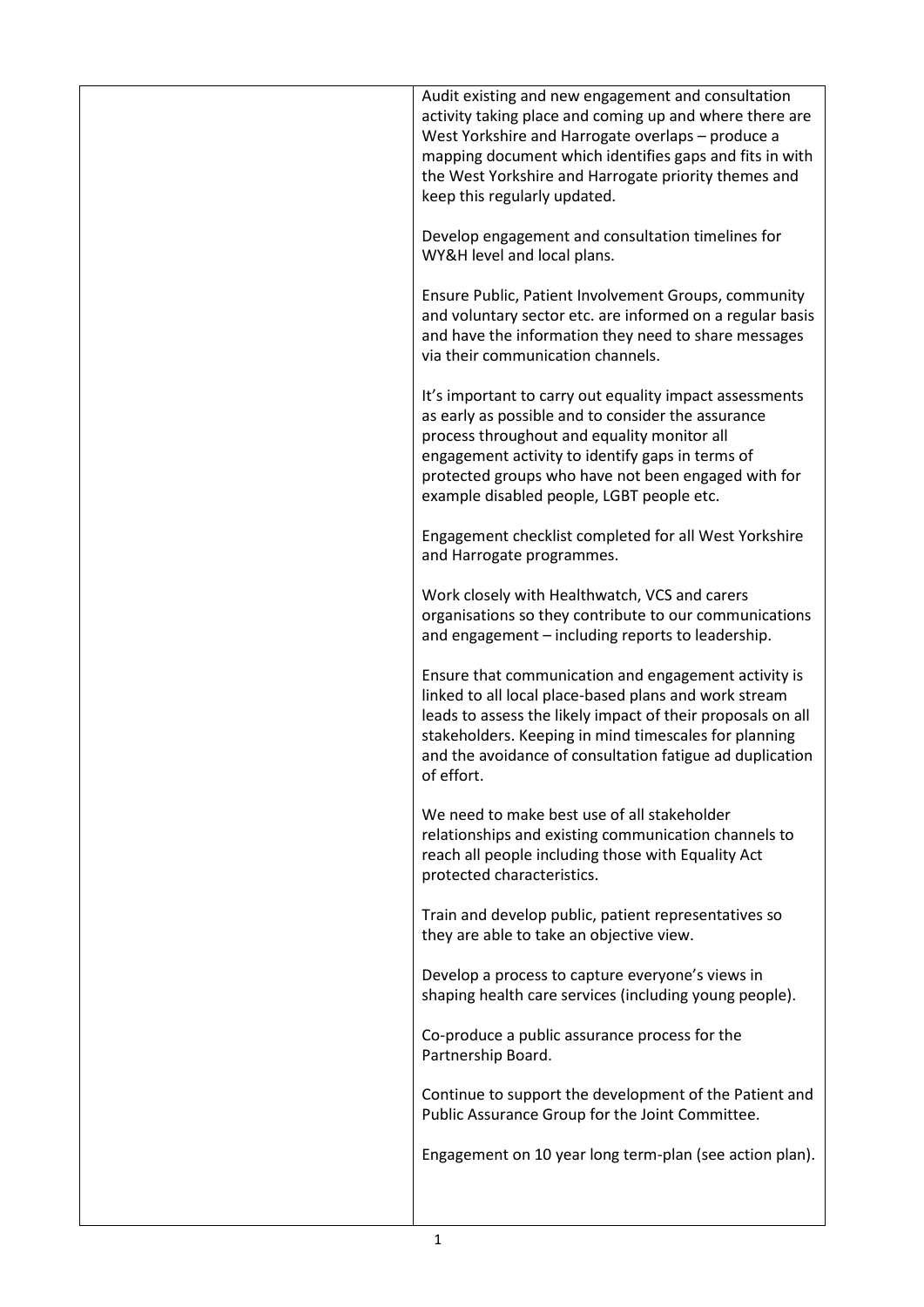| $\bullet$ | Inform, engage and consult with key<br>staff, clinicians, Health and Wellbeing<br>boards, West Yorkshire Joint Overview<br>and Scrutiny Committee, Overview and<br>Scrutiny Committees and politicians in<br>each area about our plans and keep them<br>updated throughout the process on<br>timescales - particularly where there is a<br>need for wider regional engagement and<br>consultation. | Local place-based plan communication and engagement<br>leads to use existing internal communication channels,<br>relationships, and governance decision-making<br>processes.<br>Keep council leaders engaged on a regional level around<br>WY&H priorities.<br>Develop a political engagement approach in partnership<br>with local councils - so they can help tell the story.<br>Update all Health and Wellbeing Board Chairs on a<br>regional level.<br>Work closely with the regional Overview and Scrutiny<br>Committee - using their expertise and knowledge as a<br>critical friend.<br>Keep unions / staff side updated on the work taking<br>place around the WY&H programme - via update<br>meetings / briefings.<br>Training programme for communication and<br>engagement network colleagues.                                                                                                                                                                                                                                                                                                                                                   |
|-----------|----------------------------------------------------------------------------------------------------------------------------------------------------------------------------------------------------------------------------------------------------------------------------------------------------------------------------------------------------------------------------------------------------|-------------------------------------------------------------------------------------------------------------------------------------------------------------------------------------------------------------------------------------------------------------------------------------------------------------------------------------------------------------------------------------------------------------------------------------------------------------------------------------------------------------------------------------------------------------------------------------------------------------------------------------------------------------------------------------------------------------------------------------------------------------------------------------------------------------------------------------------------------------------------------------------------------------------------------------------------------------------------------------------------------------------------------------------------------------------------------------------------------------------------------------------------------------|
| $\bullet$ | Keep public, partners and staff updated<br>on the difference our Partnership is<br>making.                                                                                                                                                                                                                                                                                                         | Ensure communication and engagement activities take<br>place at a local level and are designed around the<br>audience and use appropriate language, minimising the<br>use of jargon.<br>Link into front line service points, Healthwatch and<br>voluntary and community organisations around how<br>best to reach target audience - and the potential for co-<br>production of good quality information, for example for<br>people with learning disabilities. Test all information via<br>public groups, for example Change and Bradford<br>accessible information services.<br>Promote the difference our partnership is making - for<br>example GP access, early diagnosis for cancer, young<br>people's mental health - helping the poorest fastest.<br>Ensure the public, patient voice is reflected in all our<br>Partnership conversations (report to executive group in<br>September 2018).<br>Impact brochure / with people stories in easy to read<br>formats.<br>Ensure communications is reported on at the Joint<br>Committee of the CCGs in public meetings.<br>Make the most of media opportunities - locally,<br>regionally and nationally. |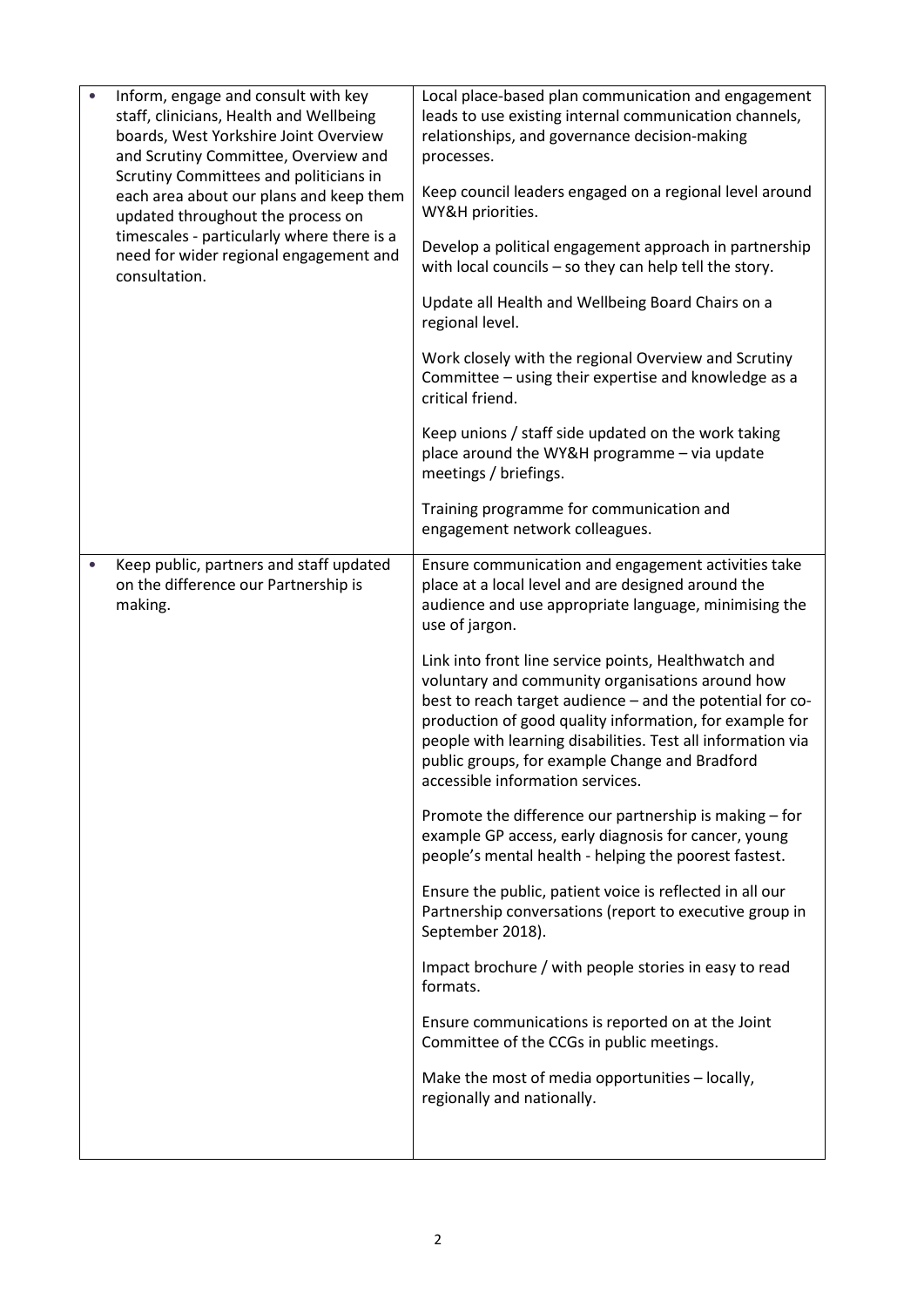| Ensure our workforce is involved in the<br>development of plans. | Organisational development - we undoubtedly operate<br>in a complex system and consequently do not have<br>simple solutions to some of the challenges we face, we<br>do some things in a complicated way and can change<br>those more easily.<br>Clinical engagement for the 10 year forward plan / wider |
|------------------------------------------------------------------|-----------------------------------------------------------------------------------------------------------------------------------------------------------------------------------------------------------------------------------------------------------------------------------------------------------|
|                                                                  | national work.                                                                                                                                                                                                                                                                                            |
|                                                                  | Engage with the WY&H union partnership forum.                                                                                                                                                                                                                                                             |
|                                                                  | Weekly leadership messages / blogs.                                                                                                                                                                                                                                                                       |
|                                                                  | Complete programme engagement checklists including<br>for clinical / workforce groups where appropriate for<br>WY&H priorities.                                                                                                                                                                           |
|                                                                  | Ensure clinicians are engaged / invited to national<br>partnership events and that feedback mechanisms are in<br>place.                                                                                                                                                                                   |
| Making the most of digital information                           | Continue to implement the social media strategy -<br>ensuring GDPR compliance and protocols.                                                                                                                                                                                                              |
|                                                                  | Refresh the WY&H partnership website.                                                                                                                                                                                                                                                                     |
|                                                                  | Ensuring information is accessible in a range of formats.                                                                                                                                                                                                                                                 |

*\*It's important to note that these objectives would be strengthened by ensuring the [National Voices 6](http://www.nationalvoices.org.uk/sites/default/files/public/publications/six_principles_-_definitions_evaluation_and_measurement_-_web_high_res_0.pdf)  [principles for engaging people and communities](http://www.nationalvoices.org.uk/sites/default/files/public/publications/six_principles_-_definitions_evaluation_and_measurement_-_web_high_res_0.pdf) are applied.* 

# **4. Strategic approach**

Overall communications and engagement activity will be co-ordinated at a local place-based level. The programme core team will work with colleagues as well as the WY&H priority leads to ensure all activity is joined up, timely and appropriate.

Activity for engaging with our target audiences (including workforce) will follow and build on the approach already in place across the six local place-based plans and cover:

- Overarching strategic communications and engagement planning from local place-based plans.
- Partner-led local conversations and awareness raising, based on community assets, place-based communications and engagement plans.
- Regionally-led clinical and managerial engagement shared on a local level.
- Partner and clinically informed conversations and communication materials.
- Patient and public involvement in the development of communication materials.
- Detailed conversations with professional bodies and trade unions.
- Workforce planning strategy.

We have established a working group with all communications, engagement and equality leads from our partners, including leads from the region's clinical commissioning groups, acute provider organisations, local authorities (including Public Health), NHS England, Healthwatch and voluntary sector representatives.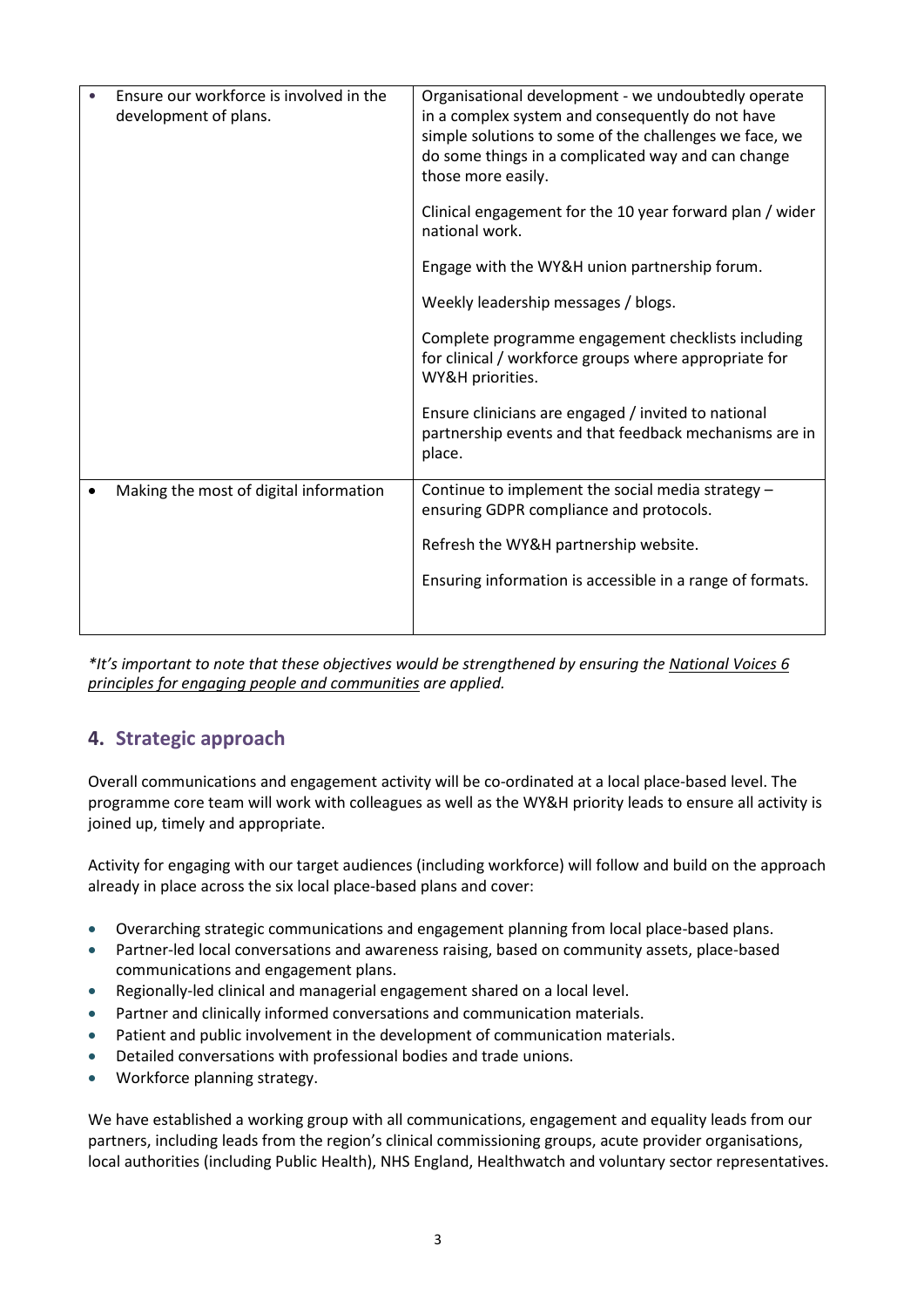As well as helping to shape and evaluate our communications and engagement approach, the group will meet to discuss and update on developing plans and progress; for example stroke, hospitals working together and mental health.

By building on our existing relationships across West Yorkshire and Harrogate it will allow us to work together to disseminate messages and target networks through new and existing communication channels on a local level, e.g., for seldom heard groups and those included in the protected characteristics. It will also offer us the opportunity to share learning and resources.

Our engagement and communication infrastructure will be built on one whole rather than six parts, with the priority programmes supporting what can be best done together. For engagement and communications to be effective there needs to be mutual accountability and responsibility. This is about place and not about commissioning intent or organisational barriers. We need to localise and target engagement and communications at a local level via local leads – making the most of our collective communication channels.

A timeline for all communication and engagement will be drafted. This will be a working document, shared with the regional public, patient and public assurance group and made publically available.

It's important to note that this overarching plan does not replace the more detailed planning needed for West Yorkshire and Harrogate programmes of work, such as stroke, standardisation of policies, cancer and mental health. Nor does it replace the work of the six local plans in Bradford District and Craven; Calderdale, Harrogate, Kirklees, Leeds and Wakefield.

## **Key messages**

Alongside the six local place-based plans and priority programmes, underpinning all our communications and engagement will be the following overarching messages:

- There is widespread consensus that health and care needs today are very different from those that shaped the NHS at its foundation in 1948. Professional and institutional boundaries largely unaltered since the post-war settlement – between family doctors and hospitals, between physical and mental health, and between health and social care – do not reflect people's current health and care needs.
- There is widespread support among staff, policymakers and expert commentators for ending these divides, and the institutional and financial structures that reinforce them, as an essential step to meet changing health and care demands. It is to do this that the NHS and its partners are undertaking arguably the biggest national move to integrate care in any major western country.
- The NHS Five Year Forward View, published in 2014, set out the NHS' shared vision for closer partnership working.
- It is partnerships not plans that matter most. Every local partnership is at a different stage of its integration journey, normally predicated on the strength of local relationships.
- The most mature partnerships are evolving further to become 'integrated care systems', in which commissioners and NHS providers, working closely with GP networks, local council, third sector and communities.
- We are now using the term 'integrated care system' as a collective term for both devolved health and care systems and for those areas previously designated as 'shadow accountable care systems'. Integrated care systems are crucial to improving health and care by:
	- supporting the integration of services, with a particular focus on those at risk of developing acute illness and hospitalisation;
	- providing more care through redesigned community- and home-based services, including in partnership with social care, the voluntary and community sector;
	- ensuring a greater focus on prevention of ill health and population health outcomes and allowing systems to take collective responsibility (in ways which are consistent with the existing statutory framework) for how they best use resources to improve quality of care and outcomes.
- Integrated care systems will be supported by new financial arrangements. By making a collective voluntary commitment to deploy resources in a closely co-ordinated way.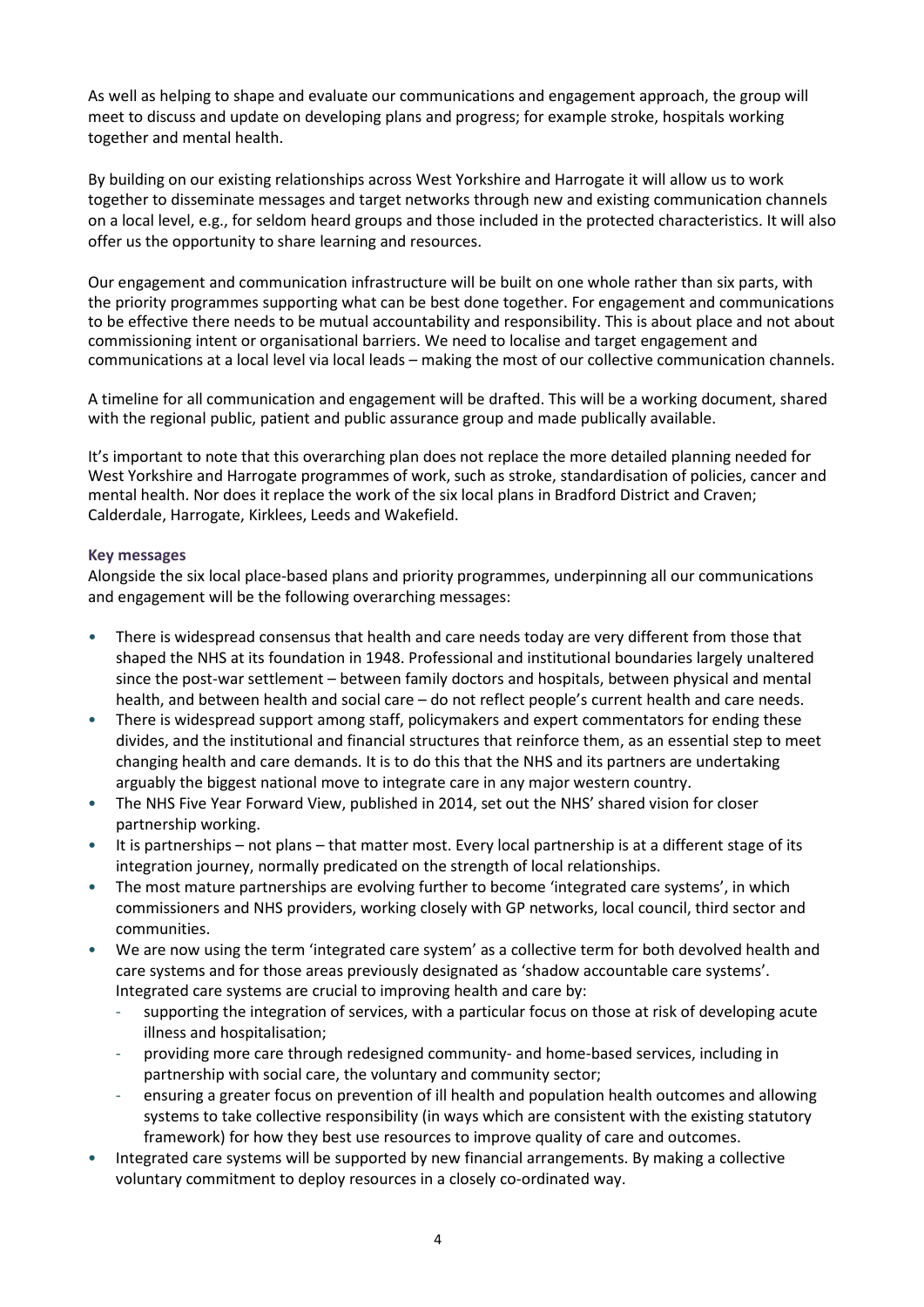• The publication of the 'Next Steps on the NHS Five Year Forward View', reinforced that engagement is essential as partnerships move forward – better engagement, particularly with the people delivering services, results in better outcomes. We developed our own version on the 'Next Steps', using leadership messages and people stories on film in February 2018.

## **Our narrative**

## Proud to be the West Yorkshire and Harrogate Health and Care Partnership

Since the creation of West Yorkshire and Harrogate Health and Care Partnership in March 2016, the way we work has been further strengthened by a shared commitment to deliver the best care possible for the 2.6million people living across our area.

Our commitment remains the same and our goal is simple - we want everyone in West Yorkshire and Harrogate to have a great start in life, and to receive the support they need to stay healthy and live longer. We are committed to tackling health inequalities and to improving the lives of the poorest, the fastest.

The ambitious proposals set out in our [plan](http://www.wyhpartnership.co.uk/application/files/7315/0184/5403/Final-draft-submission-plan.pdf) (public summary [here\)](http://www.wyhpartnership.co.uk/application/files/3315/0184/5442/STP-Public-Summary-2016-final-final-14-Nov.pdf) are firming up into specific actions, backed by investment. This is being done with the help of our staff and communities, alongside their representatives, including Healthwatch, voluntary, community organisations and local councillors. Our bottom-up approach means that this is happening at both a [local](http://www.wyhpartnership.co.uk/about/our-approach-working-together) an[d WY&H level,](http://www.wyhpartnership.co.uk/about/our-priorities) putting people, not organisations, at the heart of everything we do.

This means:

- We are working to improve people's health with and for them
- We are working to improve people's experience of health and care
- $\bullet$  We want to make every penny in the  $\epsilon$  count so we offer best value to the taxpayer
- It is our role to help keep people well and make life better for those we serve.

We want to further develop services to help people stay well, whilst delivering more care in the community, so together we free up specialist care, unless needed. Our work with housing colleagues, public health and community organisations to tackle health inequalities is also very important. We know that many causes of ill health and early death are preventable and that life chances are also shaped in our early years of life.

The wider environment, e.g. green spaces, air pollution and how we design our towns and cities as has one of the biggest impacts on a person's health and wellbeing from childhood through working life and into older age. Good quality housing is critical to a healthy community.

We therefore aim to strengthen community care in partnership with our communities, redesign services with and for people in ways that better meet their needs and improves the health and wellbeing of those we serve.

We also need to tackle workforce challenges by bringing together all of our precious resources locally and working with communities to self-care and stay healthy.

We have heard loud and clear that staff want ways of working that are easier for them, more local control and the authority to make decisions at local level with the additional funding to support plans.

Following our principles of openness and transparency we will continue conversations with partnership employees and stakeholders, including local people and their representatives i.e. MPs, councillors, members of the West Yorkshire Joint Health Overview Scrutiny Committee, local Health Overview Scrutiny Committees and Health and Wellbeing Boards.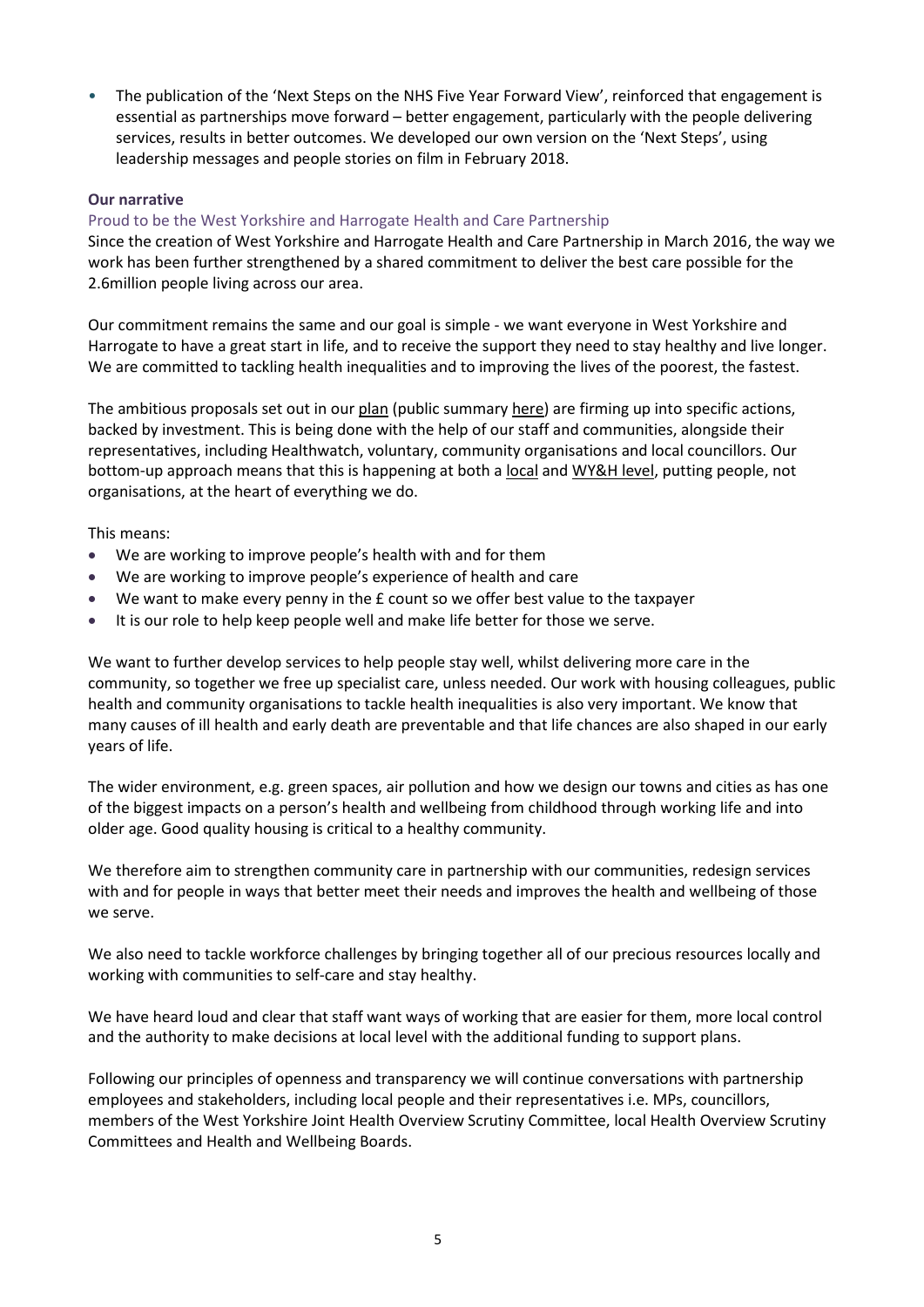## **Target audience**

Stakeholder mapping exercises will be carried out to identify all stakeholders involved in developing plans for WY&H programmes. Through various and tailored communications and engagement methods, the following groups have been initially identified for targeted activity:

- $\bullet$  Patients, carers and the public including seldom heard groups and those with the following Equality Act protected characteristics
	- Age
	- Disability
	- Gender reassignment
	- marriage and civil partnership
	- Pregnancy and maternity
	- **Race**
	- Religion or belief
	- Sex
	- Sexual orientation
- Carers
- People living in rural communities
- People living in deprivation.
- National and local patient groups
- Staff in all partner organisations
- Local authorities
- NHS England
- Healthwatch
- Health and Wellbeing Boards
- Politicians MPs and councillors
- Overview and Scrutiny Committee (Joint where appropriate)
- Public health partners
- Governing body members of all CCGs
- CCG members practices
- Foundation Trust Governors
- Local authority overview and scrutiny committees
- Executive board members of all providers
- Clinicians in hospital trusts, mental health trusts, community health organisations, primary and community care
- Voluntary sector organisations
- Campaign groups
- National, regional, local media, specialist publications.
- Accessible information organisation such as Change and Inclusion North

# **5. Communications principles**

All communications and engagement activity carried out by and on behalf of the Partnership will be:

- **Accessible and inclusive** to all our audiences (link to patient groups, readers panels etc.) For example, engaging with people at a time and place that is convenient to them, and establishing environments and methods that make it easy for people to be open with their input.
- **Data**, especially around inequalities in access, experience and outcomes will be used to target engagement work and information coming out of any activity will be used to influence plans and changes.
- **Clear and concise** allowing messages to be easily understood by all
- **Consistent and accountable** in line with our vision, messages and purpose
- **Flexible** ensuring communications and engagement activity follows a variety of formats, tailored to and appropriate for each audience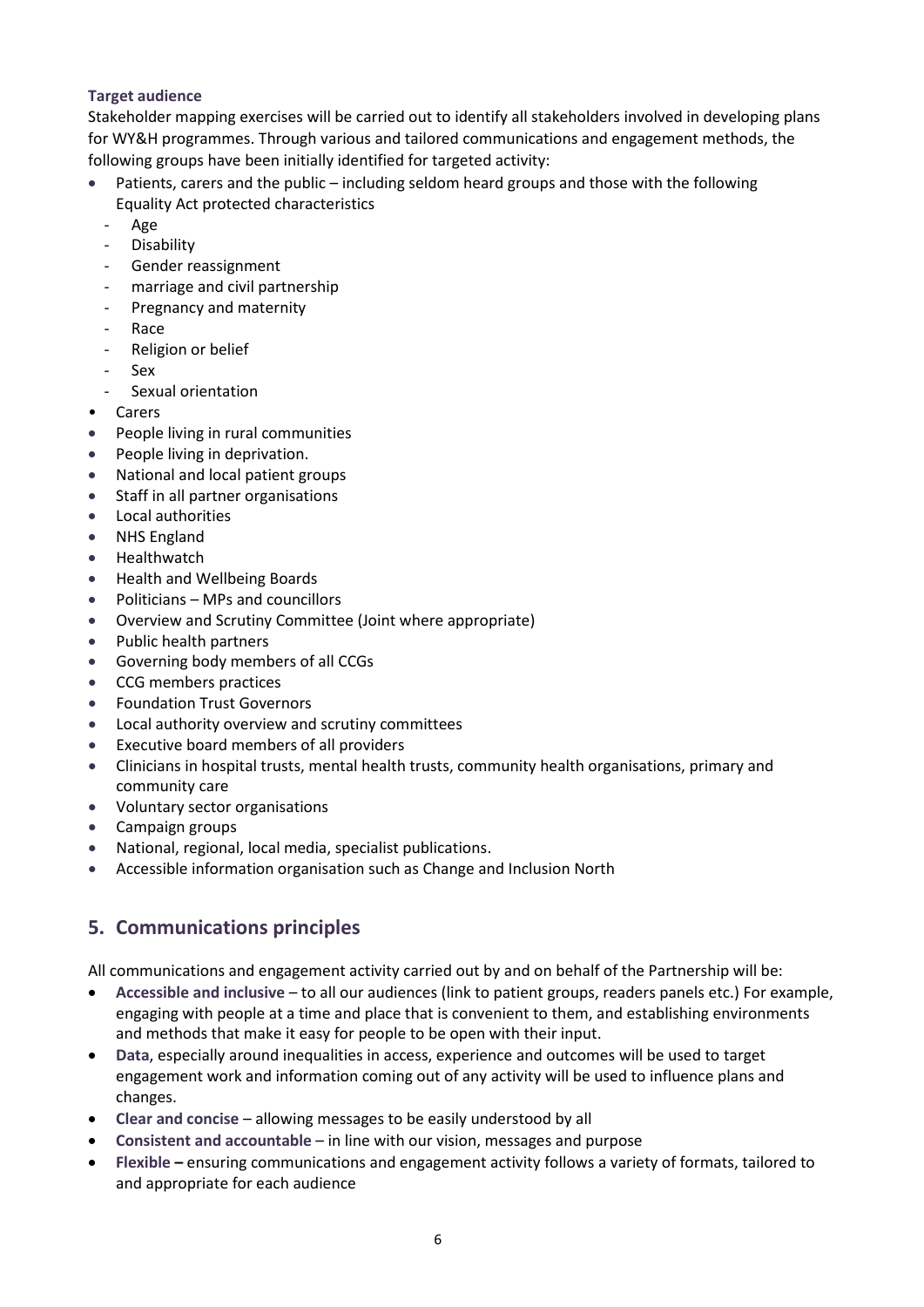- **Open, honest and transparent** we will be clear from the start of the conversations what our plans are, what is and what isn't negotiable, the reasons why and ultimately, how decisions will be made
- **Targeted** making sure we get messages to the right people and in the right way
- **Timely** making sure people have enough time to respond and are kept updated
- **Two-way** we will listen and respond accordingly, letting people know the outcome of all conversations.

Healthwatch have been an effective partner in contributing to the development of our communication and engagement approach. Their role is to challenge the partnership on areas of concern and to hold the partnership to account if we don't follow the principles of engagement. This way of working was agreed by the System Leadership Team and Healthwatch in April 2017.

# **6. Tactics**

No single communications channel will be effective in reaching and engaging all our audiences. It is important that various methods are used; presenting information in a timely and proactive way that best meets the needs of our individual stakeholders. ACORN and MOSAIC can help identify preferred methods of communications. Full details of communications and engagement methods for individual audiences will be included in local place and West Yorkshire and Harrogate communication plans.

We know from identifying key trends and best practice from similar health and care transformation projects across the area and in other regions, that social media is an effective way of communicating and engaging with a variety of audiences.

Social media is a useful way of:

- Disseminating information and signposting
- Raising awareness
- Collecting demographic data
- Demonstrating willingness to further engage in dialogue with a target audience
- Speaking to a large number and variety of audiences in real-time.

By developing and creating a number of communications materials, through social media we will listen, respond and encourage our audience to share information and take part in conversations; helping to shape our developing plan. However, it is important that social media needs monitoring and quick, accurate responses are needed.

\**We are aware that social media is appropriate for some groups but can also be a barrier for others.*

## **Branding**

As a partnership we want to be seen as joined up, open and honest, approachable, professionally sound and responsive.

There are multiple partners from across different sectors and much of the work is linked to local plans that will use their existing organisational brands and communication channels. West Yorkshire and Harrogate wider work will be branded following the Partnership's branding guidelines.

The terms being used nationally such as 'sustainability transformation partnerships (STPs); 'accountable care systems/organisations' and integrated care systems can appear complex and concerning. Beneath the complexity is something simple – we want to be a partnership of organisations working locally, demonstrating to central government that we know what we are doing.

It was agreed in August 2017 by the System Leadership Group that we would be called the West Yorkshire and Harrogate Health and Care Partnership. We believe this explains better our collaborative approach to all our partners, stakeholders and the public.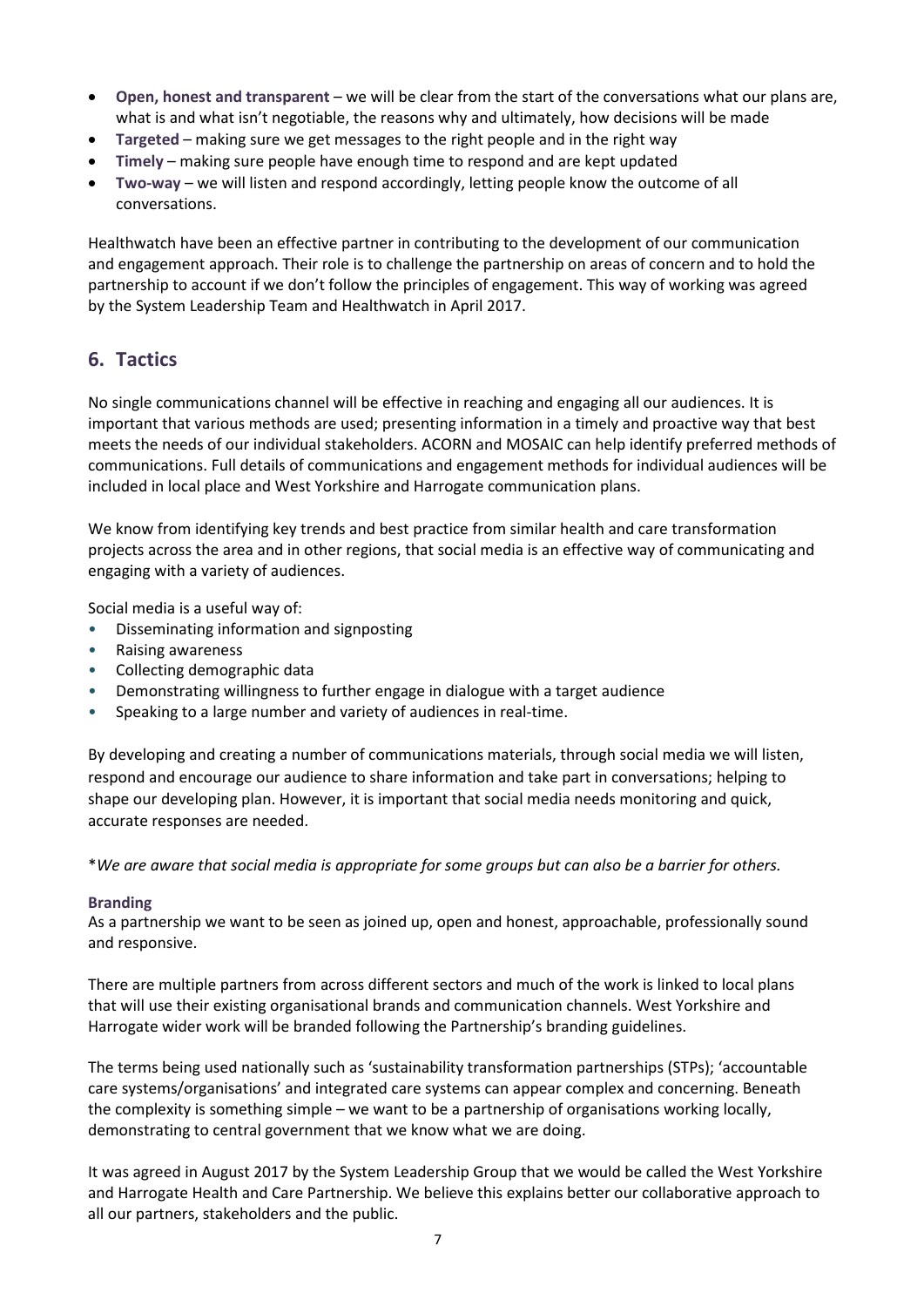# **7. Engagement and consultation legislation**

Throughout our communications and engagement activity and potential future consultations, we will abide by the following legislation:

## **Health and Social Care Act 2012**

The Health and Social Care Act 2012 makes provision for governing bodies to establish appropriate collaborative arrangements with other CCGs, local authorities and other partners. It also places a specific duty on CCGs to ensure that health services are provided in a way which promotes the NHS Constitution – and to promote awareness of the NHS Constitution.

Health commissioners must involve and consult patients and the public:

- In their planning of commissioning arrangements
- In the development and consideration of proposals for changes in the commissioning arrangements where the implementation of the proposals would have an impact on the manner in which the services are delivered to the individuals or the range of health services available to them, and
- In decisions affecting the operation of the commissioning arrangements where the implementation of the decisions would (if made) have such an impact.

The Act also updates Section 244 of the consolidated NHS Act 2006 which requires NHS organisations to consult relevant Overview and Scrutiny Committees (OSCs) on any proposals for a substantial development of the health service in the area of the local authority, or a substantial variation in the provision of services.

## **Children and Families Act 2014**

The Act is about making things better for all children and families, including those with special educational needs or disabilities – keeping children and young people right at the centre of decision making, ensuring services meet children's and not professionals' needs.

This involves giving children the help they need without delays and improving children's rights in this country. It's important that we inform, engage and consult with young people and their families where appropriate about changes that may affect them.

# **The NHS Constitution**

The NHS Constitution came into force in January 2009 (updated July 2015) following the Health Act 2009. The constitution places a statutory duty on NHS bodies and explains a number of patient rights which are a legal entitlement protected by law. One of these rights is the right to be involved directly or through representatives:

- In the planning of healthcare services
- The development and consideration of proposals for changes in the way those services are provided, and;
- In the decisions to be made affecting the operation of those services.

Commissioners will ensure that the duties required in legislation are met and that patient, the public and stakeholders have the opportunity to have meaningful input in shaping future health services within the scope of the programme. In undertaking public consultation we need to ensure that it is clear to public, patients and stakeholders what they are able to shape or influence and what areas are set due to national policy or safety reasons.

## **The Equality Act 2010**

The Equality Act 2010 unifies and extends previous equality legislation. The characteristics that are protected by the Act are: age, disability, gender reassignment, marriage and civil partnership, pregnancy and maternity, race, religion and belief, sex and sexual orientation.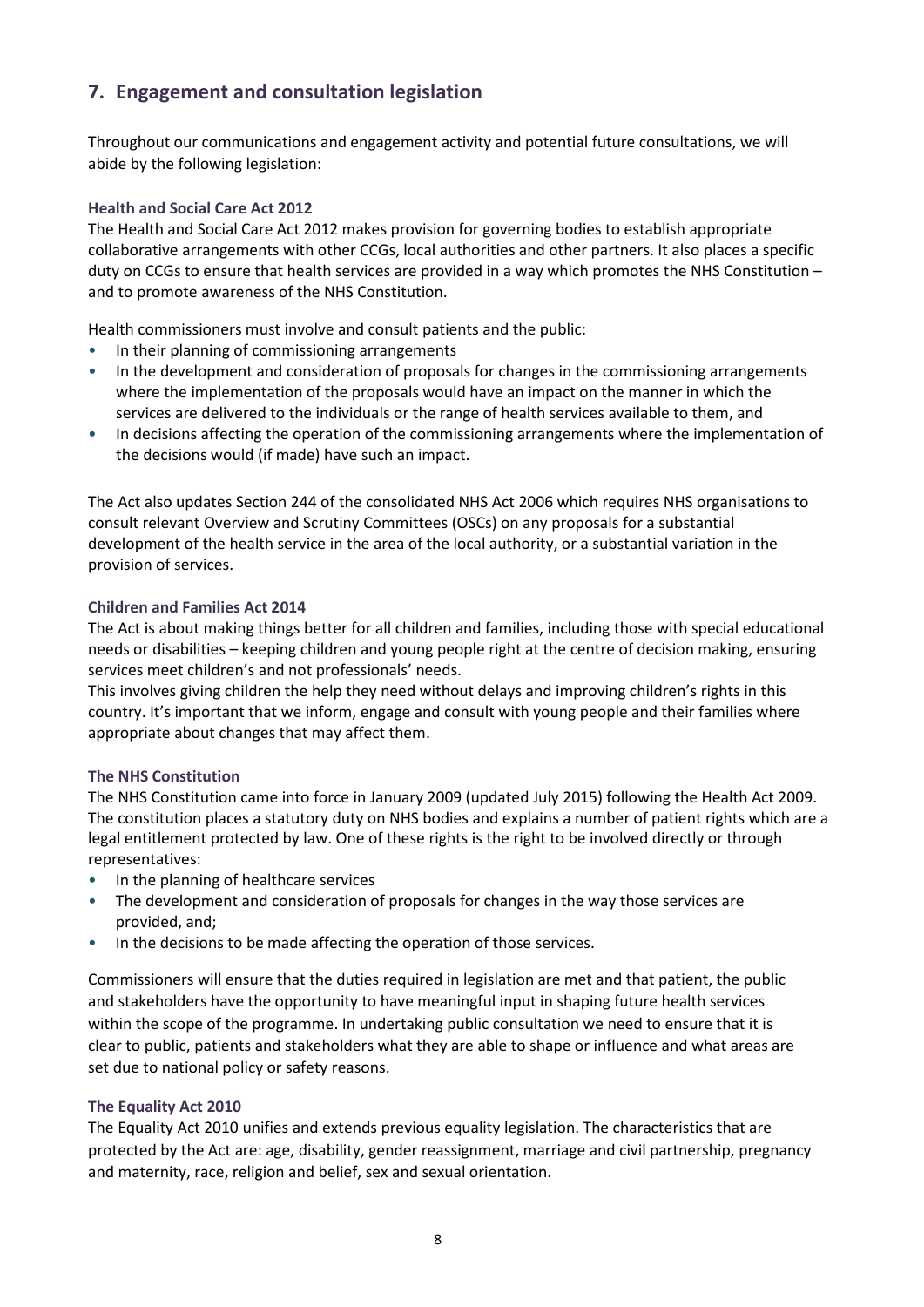Section 149 of the Equality At 2010 states all public authorities must have due regard to the need to a) eliminate discrimination, harassment and victimisation, b) advance 'equality of opportunity,' and c) foster good relations between persons who share a relevant protected characteristics and persons who do not share it.

## **The Gunning Principles of Consultation**

The four 'Gunning Principals' are recommended as a framework for all engagement activity but are particularly relevant for consultation and would be used, in the event of a judicial review, to measure whether the process followed was appropriate. The Gunning Principles state that: 'Consultation must take place when the proposal is still at a formative stage: Decision-makers cannot consult on a decision that has already been made. If the outcome has been pre-determined, the consultation is not only unfair, but it is also pointless'.

This principle does not mean that the decision-maker has to consult on all possible options of achieving a particular objective. A decision-maker can consult on a 'preferred option', and even a 'decision in principle', so long as its mind is genuinely open – 'to have an open mind does not mean an empty mind.'

If a decision-maker has formed a provisional view as to the course to be adopted, or is 'minded' to take a particular course subject to the outcome of consultations, those being consulted should be informed of this 'so as to better focus their responses'.

**Sufficient reasons must be put forward for the proposal to allow for intelligent consideration and response:** Consultees should be made aware of the basis on which a proposal for consultation has been considered and will thereafter be considered.

Those consulted should be aware of the criteria that will be applied when considering proposals and what factors will be considered 'decisive' or 'of substantial importance' at the end of the process.

**Adequate time must be given for consideration and response:** Unless statutory time requirements are prescribed, there is no necessary time frame within which the consultation must take place. The decisionmaker may adopt a policy as to the necessary time-frame (e.g. Cabinet Office guidance, or compact with the voluntary sector), and if it wishes to depart from that policy it should have a good reason for doing so. Otherwise, it may be guilty of a breach of a legitimate expectation that the policy will be adhered to.

**The product of consultation must be conscientiously taken into account:** If the decision-maker does not properly consider the material produced by the consultation, then it can be accused of having made up its mind; or of failing to take into account a relevant consideration.

**Equality impact assessments** will also be completed to ensure we fully understand the impact on local people most affected. This needs to specify exactly when and at what level of planning / implementation we will carry them out, for example stroke engagement and equality impact assessment.

# **8. Our principles**

This strategy sets out our principles for communications, engagement and consultation and our approach to working with local people. It sets out what the public can reasonably expect West Yorkshire and Harrogate Health and Care Partnership to do as part of any engagement activity and the process required upholding these principles to ensure public expectations are met.

Engaging and communicating with partners, stakeholders and the public in the planning, design and delivery is essential if we are to get this right. We are committed to transparency and meaningful engagement in our work.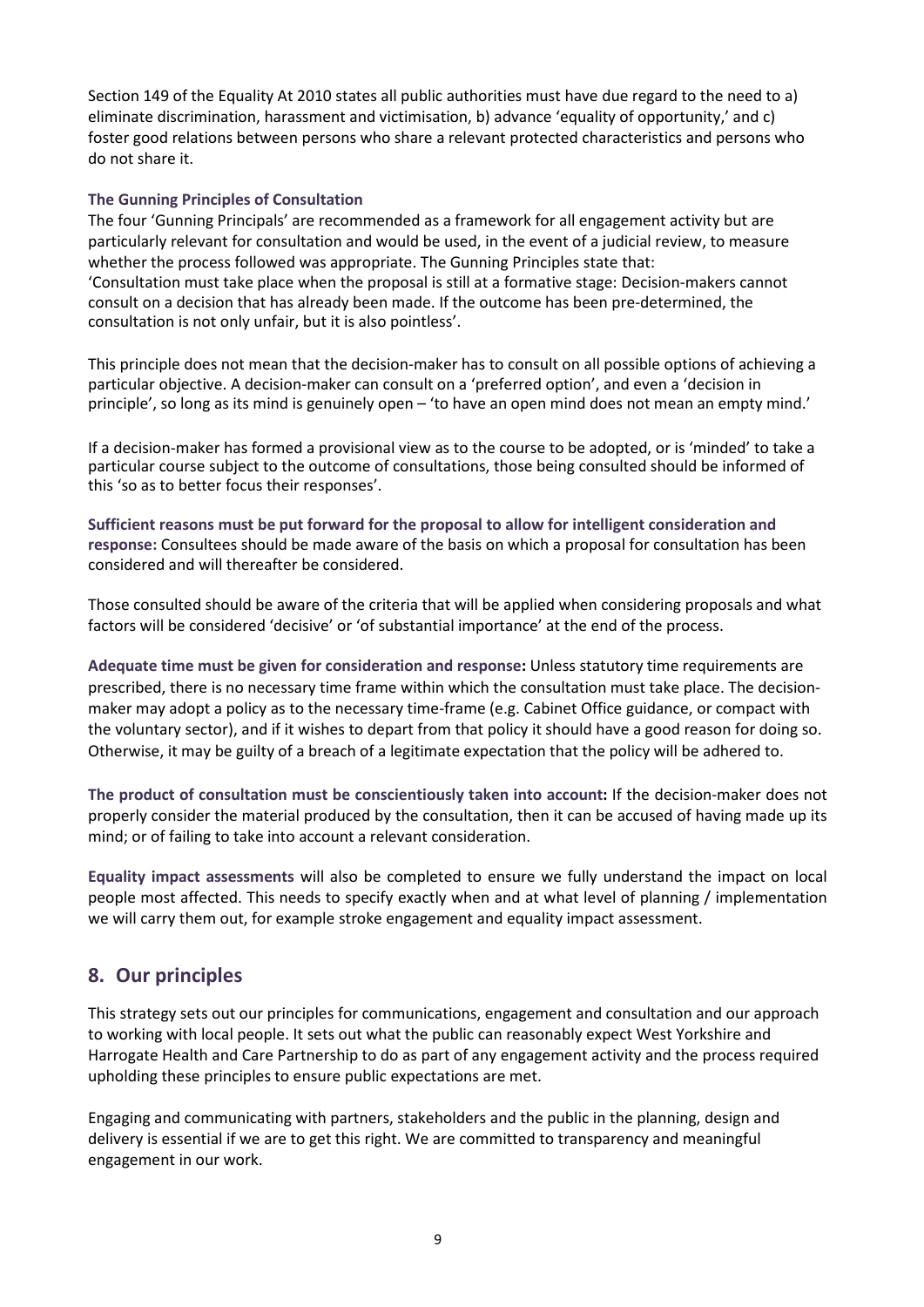We are also committed to meaningful conversations with people, on the right issues at the right time. We believe that this approach informs the ambitions of our Partnership – to work in an open and transparent way with communities.

# **9. Control**

- Local place-based leads will deliver communications and engagement, and work with the programme leads to ensure consistency of messages across WY&H (where appropriate).
- We will share resources to avoid duplication and effort, for example Healthy Hearts and 'change the conversation' campaigns.
- Media protocols in place.
- Engagement and communication checklists ahead of WY&H programme activity.
- Engagement plans and report of findings / evaluation of project activity to gain insight / feedback.
- It's important to note that this plan is an overarching document. Further, more detailed, communication and engagement plans and reports will continue to be developed for the WY&H programmes, for example elective care, maternity services, urgent care etc.
- GDPR compliant.

# **10. Evaluation and monitoring**

We will constantly monitor our activity to ensure we are reaching our audiences effectively and provide equal and appropriate opportunities for involvement and feedback.

Through monitoring and evaluation we will be able to learn lessons and gain insight into public and stakeholder behaviour, allowing us to tailor our methods accordingly.

This should include monitoring the demographics of the people we communicate and engage with to ensure we don't exclude any groups.

Examples of how we will monitor activity include:

- Media and social media monitoring.
- Staff feedback via briefings, surveys etc.
- Patient and public feedback via various methods.
- Equality monitoring
- Scrutiny and challenge.
- Other feedback, for example the public enquiry register, FOI log, media requests and West Yorkshire and Harrogate Joint Committee of the nine Clinical Commissioning Groups questions.

# *\*It's important to note that we publish frequently asked questions and FOIs.*

Where necessary we will update the strategy to adapt to staff, clinical, patient, and public and community feedback. It is vital that we are able to demonstrate that we listen to comments and suggestions from all our stakeholders, including seeking assurance from independent advisors, in order that everyone feels fully involved and engaged in the development of our plans and any subsequent transformation of services.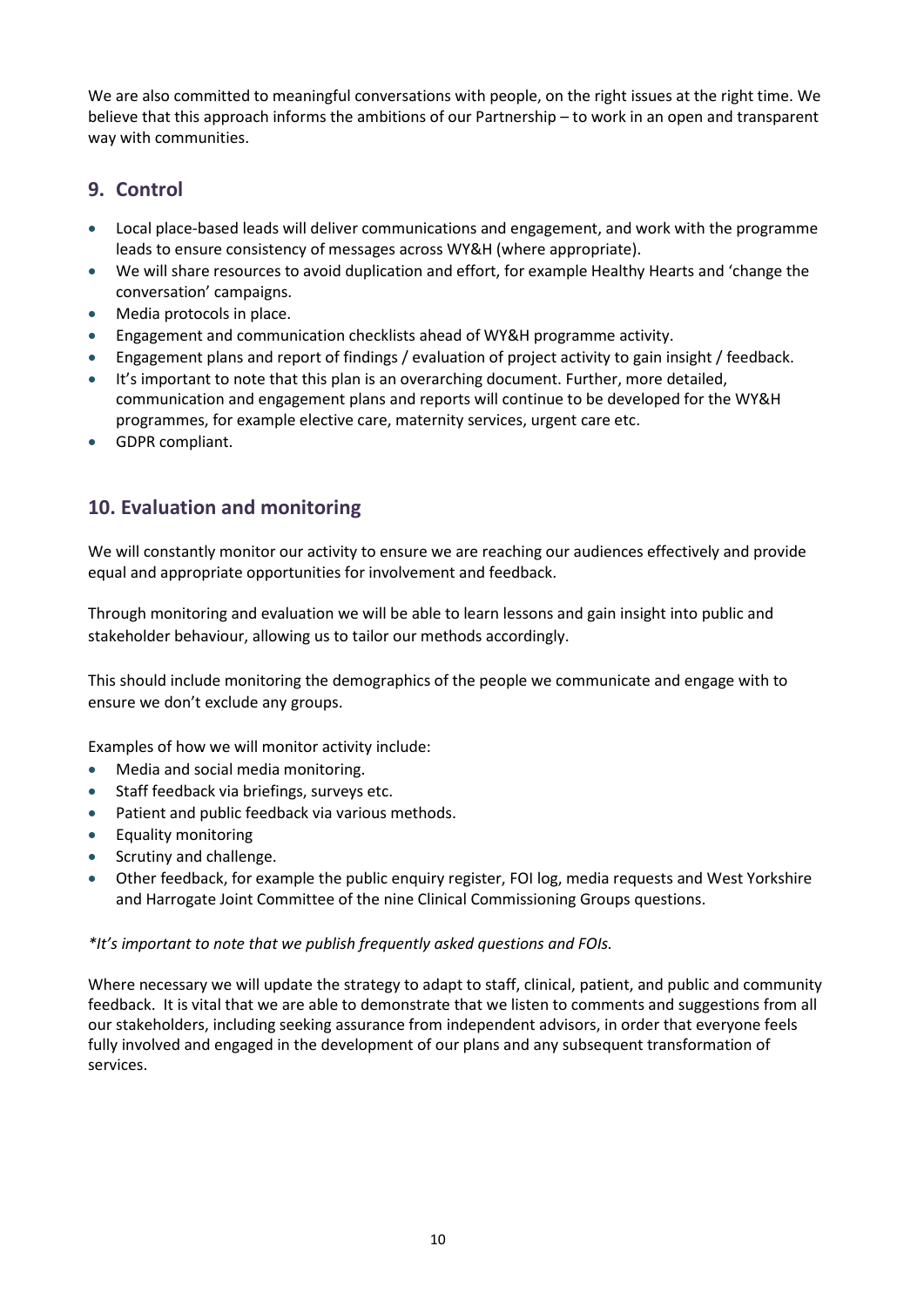# **11. Budget**

Budgets will be identified from the programme leads / or core team for communications and engagement.

# **12. Resources**

We will share learning and resources across the region and nationally to avoid unnecessary duplication and cost, wherever possible. This will include sharing communication materials, for example Public Health England and Local Government Association.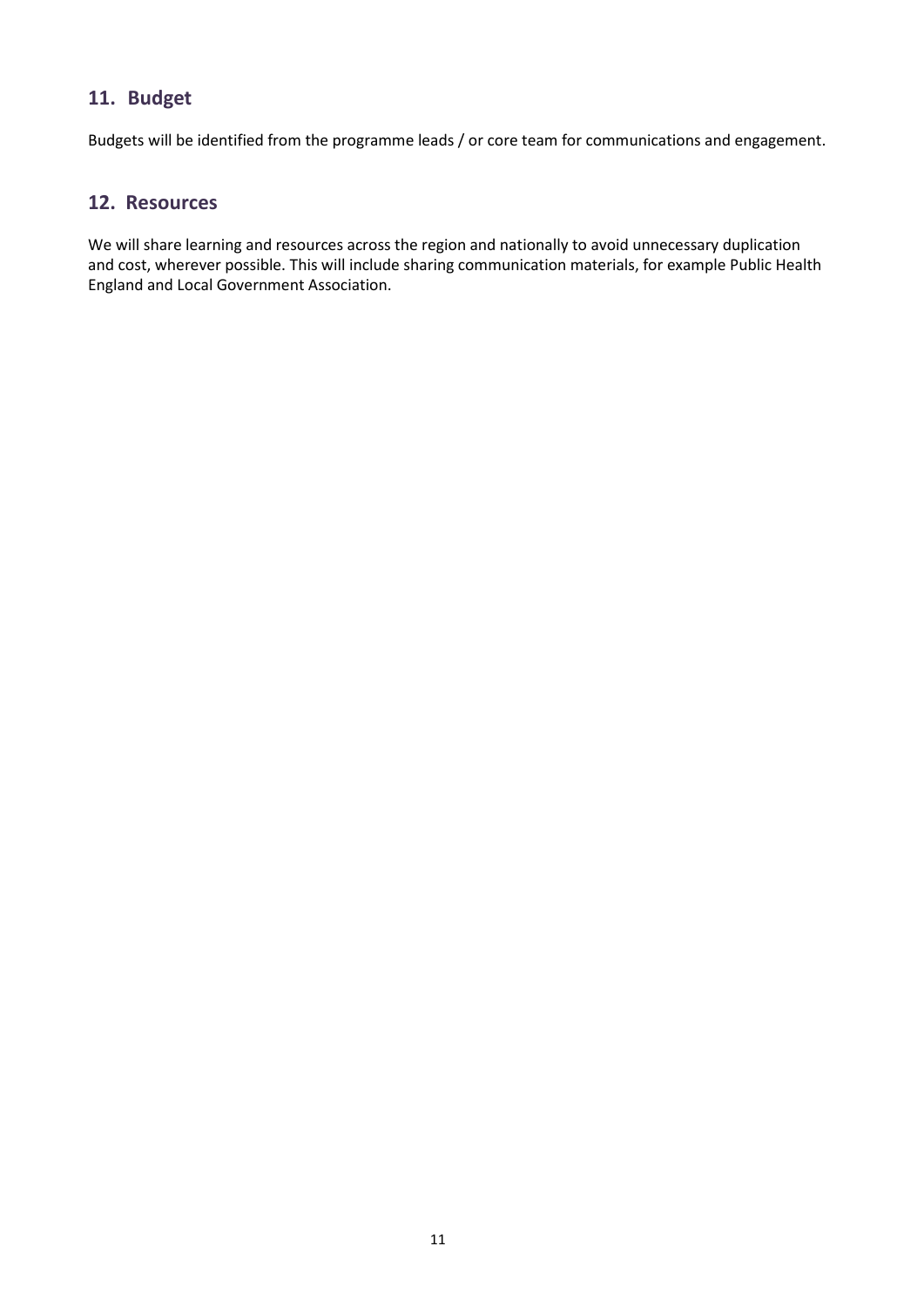# **Appendix: 1 –Organisations involved in our partnership include:**

## **Clinical commissioning groups (CCG)**

- NHS Airedale, Wharfedale and Craven CCG
- NHS Bradford City CCG
- NHS Bradford District CCG
- NHS Calderdale CCG
- NHS Greater Huddersfield CCG
- NHS Harrogate and Rural District CCG
- NHS Leeds CCG
- NHS North Kirklees CCG
- NHS Wakefield CCG

## **Care providers**

- Airedale NHS Foundation Trust
- Bradford Districts Care NHS Foundation Trust
- Bradford Teaching Hospitals NHS Foundation Trust
- Calderdale and Huddersfield NHS Foundation Trust
- Harrogate and District NHS Foundation Trust
- Leeds Community Healthcare NHS Trust
- Leeds and York Partnership NHS Foundation Trust
- Leeds Teaching Hospitals NHS Trust
- Locala Community Partnerships
- The Mid-Yorkshire Hospitals NHS Trust
- South West Yorkshire Partnership NHS Foundation Trust
- Tees Esk and Wear Valleys NHS Foundation Trust
- Yorkshire Ambulance Service NHS Trust

## **Local authorities**

- Bradford Metropolitan District Council
- Calderdale Council
- Craven District Council
- Harrogate Borough Council
- Kirklees Council
- Leeds City Council
- North Yorkshire County Council
- Wakefield Council

## **Other organisations involved**

- NHS England
- Public Health England
- Health Education England
- Healthwatch, VCS, carers organisations, housing and care providers
- The Police and West Yorkshire Fire and Rescue Service
- Universities, Academic Health Science Network and Leeds Academic Partnership.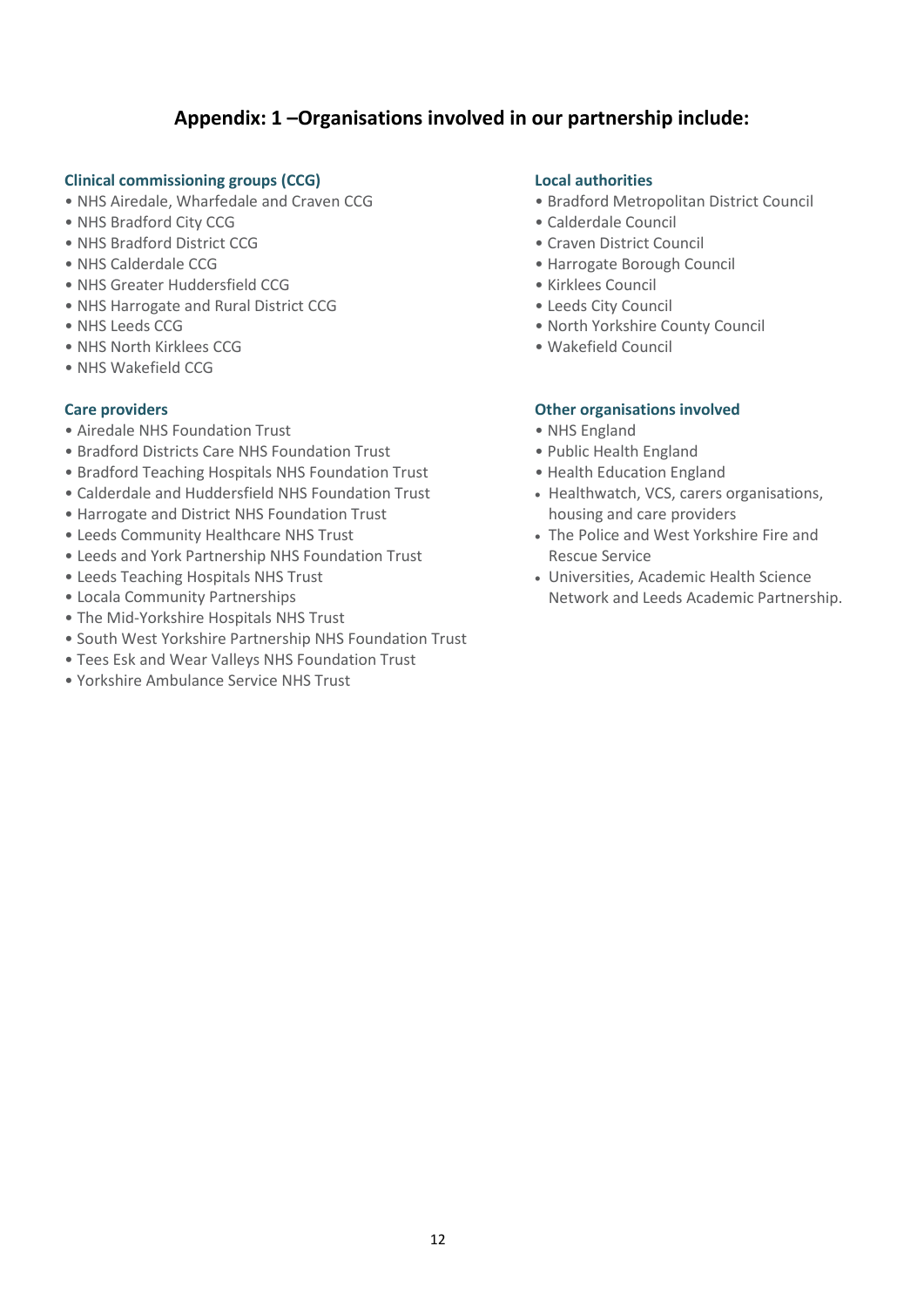# **Appendix 2: Stakeholder analysis**

Given the geography and number of health and care organisations across WY&H, our stakeholder map is vast and complex. As our communication and engagement approach is underpinned by making best use of existing communication and engagement networks on a local level, it is more appropriate to identify the high-level stakeholder groups. A description of each of these is given below:

| <b>Stakeholder</b>                                                                                     | <b>Considerations/expectations</b>                                                                                                                                                                                                                                                                                                                                                                   | <b>Channels of communication</b>                                                                                                                                                                                                                                                                                                                                                                                                                                                                                                                                                                                                                                                                                                                                                                                                                                                      | <b>Responsibility</b>                                                                                                                                 |
|--------------------------------------------------------------------------------------------------------|------------------------------------------------------------------------------------------------------------------------------------------------------------------------------------------------------------------------------------------------------------------------------------------------------------------------------------------------------------------------------------------------------|---------------------------------------------------------------------------------------------------------------------------------------------------------------------------------------------------------------------------------------------------------------------------------------------------------------------------------------------------------------------------------------------------------------------------------------------------------------------------------------------------------------------------------------------------------------------------------------------------------------------------------------------------------------------------------------------------------------------------------------------------------------------------------------------------------------------------------------------------------------------------------------|-------------------------------------------------------------------------------------------------------------------------------------------------------|
| group                                                                                                  |                                                                                                                                                                                                                                                                                                                                                                                                      |                                                                                                                                                                                                                                                                                                                                                                                                                                                                                                                                                                                                                                                                                                                                                                                                                                                                                       |                                                                                                                                                       |
| Patients/public /<br>carers, people<br>who use health<br>and social care<br>services and the<br>public | Patient, carers, public etc. will<br>need access to clear<br>information about what the<br>draft plan is and what it means<br>for them. They will need to be<br>engaged/consulted in order<br>meet our statutory<br>requirements, with an<br>emphasis on coproduction<br>where possible.                                                                                                             | Articles in partner media<br>$\bullet$<br>channels - newsletters,<br>websites, social media etc.<br>Focus groups, engagement<br>$\bullet$<br>events and surveys to inform<br>specific elements of the<br>draft plan<br>Community<br>$\bullet$<br>assets/champions<br>Statutory consultation<br>$\bullet$<br>Campaigns<br>$\bullet$<br>Joint Committee web<br>$\bullet$<br>platform<br>Website<br>$\bullet$<br>Social media<br>$\bullet$<br>Easy read information<br>$\bullet$<br><b>BSL</b> information<br>$\bullet$<br>Link in with BTM, Change<br>$\bullet$<br>and Inclusion North for<br>specialist support for<br>inclusive meetings.<br>It's important that WY&H<br>$\bullet$<br>and local places keep in<br>touch with one another<br>about our engagement<br>plans; and look to see how<br>we can plan to cover more<br>than one proposal at events<br>etc. where appropriate. | All partner<br>organisations<br>(coordinated<br>by local place-<br>based leads,<br>and core<br>team)                                                  |
| Overview Scrutiny<br>Committees                                                                        | Need to be fully briefed on<br>progress with the draft plan -<br>specifically on the anticipated<br>impact of service change and<br>our plans to engage/consult<br>patients and the public.<br>They have a duty to scrutinise<br>plans to ensure they are in the<br>best interest of the public. If<br>they are not assured of this<br>they have the power to refer<br>the issue to the Secretary of | Presentations at committee<br>meetings<br>Written briefings and<br>$\bullet$<br>updates as required<br>Leadership meetings<br>$\bullet$                                                                                                                                                                                                                                                                                                                                                                                                                                                                                                                                                                                                                                                                                                                                               | Local leads<br>Regional Joint<br>Health and<br>Overview<br>Scrutiny<br>Committee<br>(JHOSC) and<br><b>North</b><br>Yorkshire<br>County<br>Council OSC |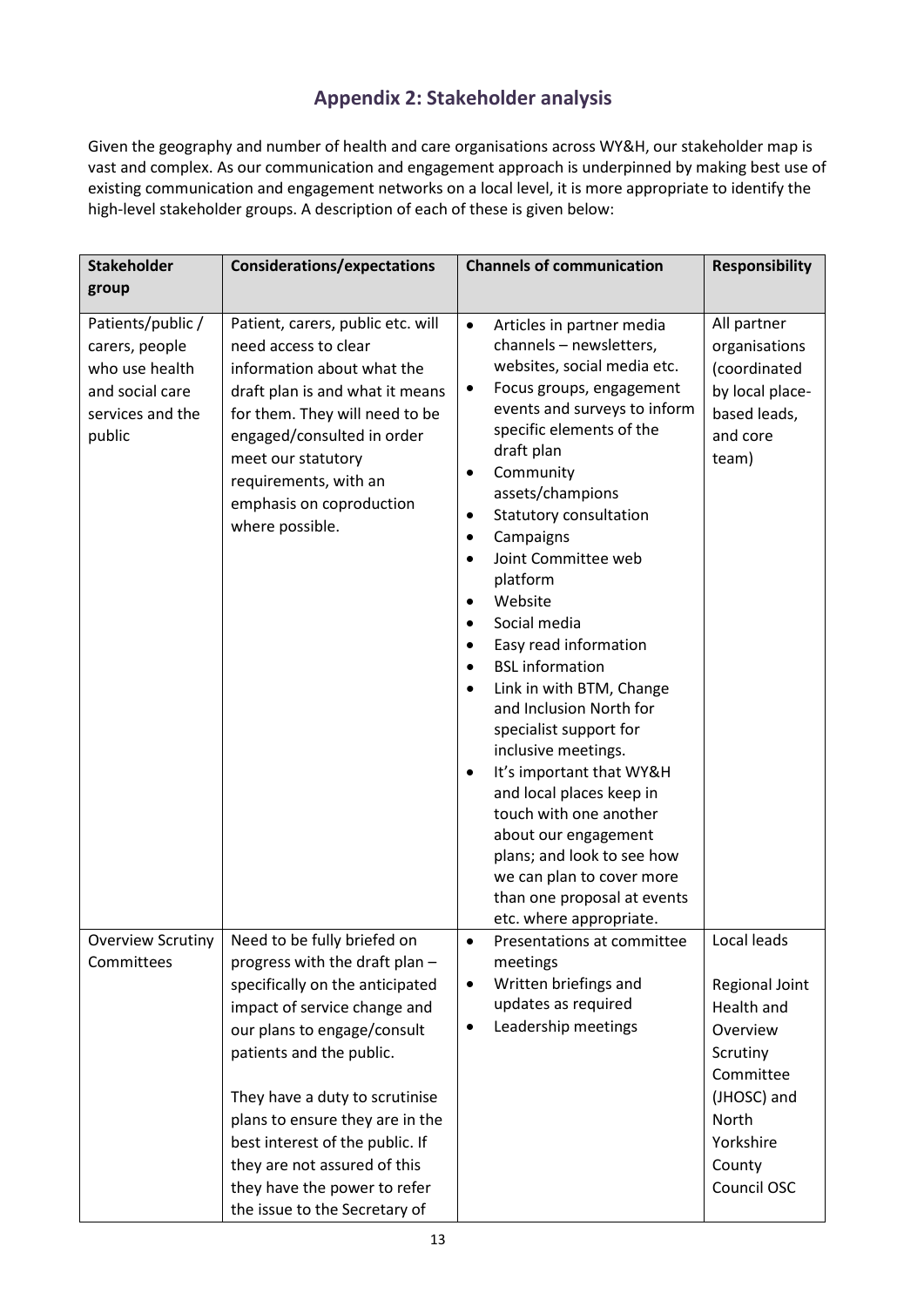| Health and<br>Wellbeing Boards,<br>including the<br>regional chair<br>network                                                | State for Health which may<br>lead to a review by an<br>Independent Review Panel.<br>HWB are a forum where key<br>leaders from the health and<br>care system work together to<br>improve the health and<br>wellbeing of their local<br>population and reduce health<br>inequalities. It is therefore<br>important for them to be<br>aware of how the draft STP fits<br>with their plans and for any<br>communication or engagement<br>activities to be coordinated. | <b>CCGs and local</b><br>Regional network planning<br>$\bullet$<br>meetings<br>councils (with<br>Presentations at board<br>$\bullet$<br>content<br>meetings<br>generated by<br>Written briefings and<br>$\bullet$<br>the core team<br>updates as required<br>where<br>appropriate)                                                                                                                                                                                                                                                                                                                                                                                                 |
|------------------------------------------------------------------------------------------------------------------------------|---------------------------------------------------------------------------------------------------------------------------------------------------------------------------------------------------------------------------------------------------------------------------------------------------------------------------------------------------------------------------------------------------------------------------------------------------------------------|------------------------------------------------------------------------------------------------------------------------------------------------------------------------------------------------------------------------------------------------------------------------------------------------------------------------------------------------------------------------------------------------------------------------------------------------------------------------------------------------------------------------------------------------------------------------------------------------------------------------------------------------------------------------------------|
| LA council leaders                                                                                                           | Local authority leadership                                                                                                                                                                                                                                                                                                                                                                                                                                          | Regional<br>Presentation and meetings<br>$\bullet$<br>leaders group<br>Written briefings on request<br>$\bullet$<br>Regional council leaders<br>meeting                                                                                                                                                                                                                                                                                                                                                                                                                                                                                                                            |
| NHS and local<br>authority staff<br>(acute,<br>community,<br>provider, primary<br>care,<br>commissioning<br>and social care) | Significant numbers of staff are<br>employed by health and social<br>care organisations across our<br>footprint. They need to be<br>aware of the draft STP, and<br>how it impacts on their area of<br>work and what contribution<br>they need to make towards<br>achieving its aims.<br>Staff should be involved as<br>early as possible in any plans to<br>transform the way care is<br>provided.                                                                  | Individual<br>Written updates published<br>$\bullet$<br>by the partnership project<br>partner<br>management office and<br>organisation<br>cascaded by the local<br>(with content<br>communication leads and<br>generated by<br>network through partner<br>local plan<br>intranets, email bulletins<br>leads and core<br>and newsletters<br>team as<br>Staff engagement events<br>needed)<br>where required to inform<br>specific elements of the local<br>place-based plans and West<br>Yorkshire and Harrogate<br>draft plan<br>Updates included in routine<br>$\bullet$<br>staff briefing sessions<br>delivered by partner<br>organisations<br>3 month comms update<br>$\bullet$ |
| Professional<br>bodies, for<br>example Royal<br>College of<br>Nursing, and<br>Royal College of<br>GPs                        | Engagement with professional<br>health and social care bodies is<br>essential. They have a critical<br>role to play in the<br>development and support of<br>our workforce                                                                                                                                                                                                                                                                                           | Core team,<br>Engage regional Royal<br>$\bullet$<br>College of General<br>with support<br>Practitioners<br>from clinical<br>Engage Royal College of<br>$\bullet$<br>forums and<br><b>Nursing</b><br>professional<br>Engage with BMA<br>٠<br>leads as<br>needed.                                                                                                                                                                                                                                                                                                                                                                                                                    |
| MPs and<br>Councillors                                                                                                       | Our political stakeholders will<br>have a keen interest in our<br>draft plan given its scale and<br>significance. They will wish to<br>ensure plans are in the best                                                                                                                                                                                                                                                                                                 | CCGs, local<br>Written briefings<br>$\bullet$<br>Face-to-face meeting at<br>councils (with<br>$\bullet$<br>their request<br>content<br>WY&H Partnership update.<br>generated by<br>٠<br>Attendance at local council<br>٠<br>core team as<br>Health and Wellbeing Board                                                                                                                                                                                                                                                                                                                                                                                                             |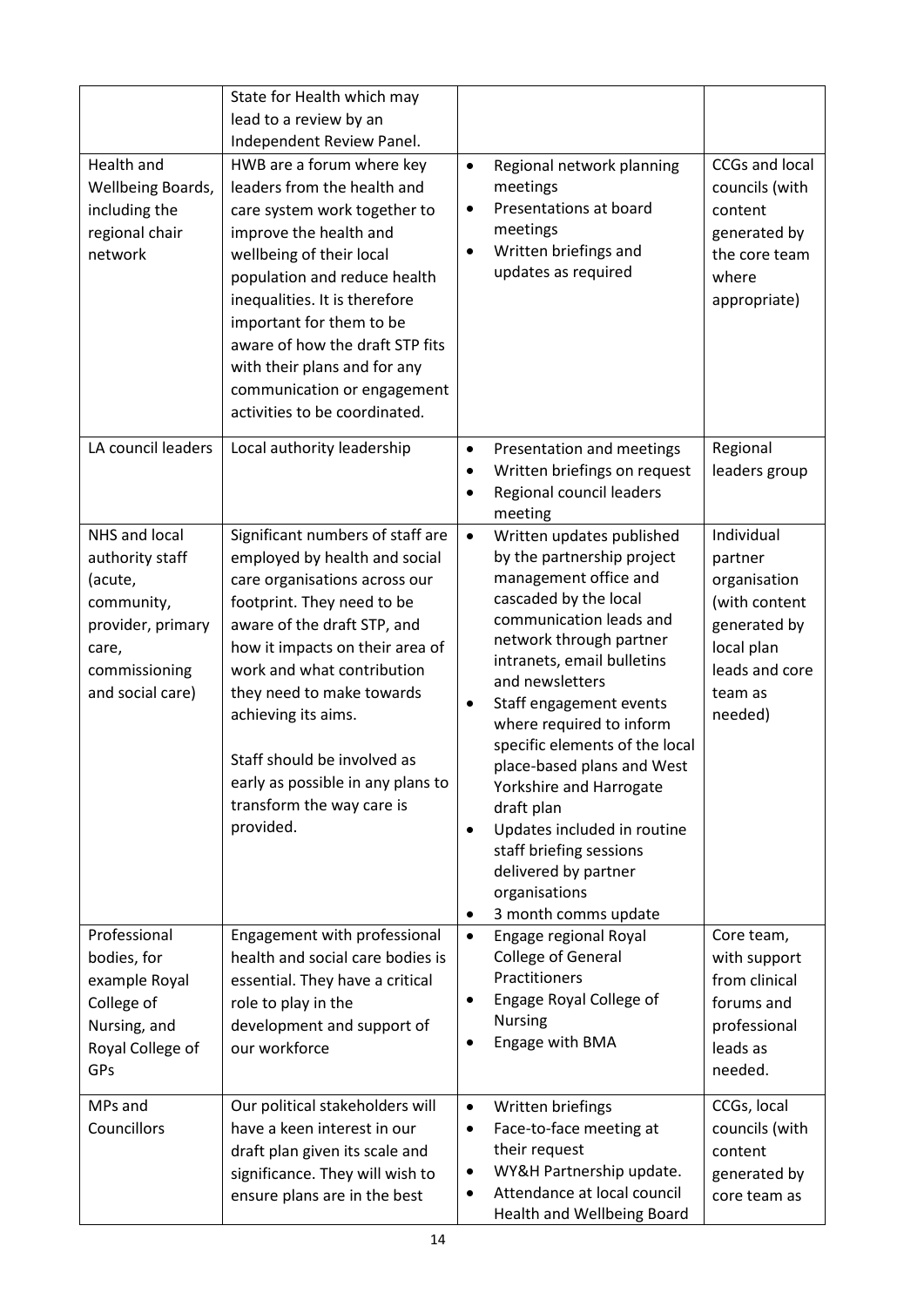|                                                                          | interests of their constituents<br>and will be expected to be kept<br>updated on progress.                                                                                                                                                                                                                                                                                                                    | where appropriate                                                                                                                                                                                                                                                                                                                                                                                                                                                         | needed)                      |
|--------------------------------------------------------------------------|---------------------------------------------------------------------------------------------------------------------------------------------------------------------------------------------------------------------------------------------------------------------------------------------------------------------------------------------------------------------------------------------------------------|---------------------------------------------------------------------------------------------------------------------------------------------------------------------------------------------------------------------------------------------------------------------------------------------------------------------------------------------------------------------------------------------------------------------------------------------------------------------------|------------------------------|
| Leadership Group<br><b>NHS England</b>                                   | The Leadership Group will own<br>the overarching<br>communications and<br>engagement strategy and is<br>ultimately responsible for<br>overseeing its delivery. Its<br>members need to approve all<br>significant communication and<br>engagement interventions.<br>NHS England will expect some<br>level of assurance that plans<br>are in place to undertake an<br>appropriate level of<br>communication and | Communications and<br>$\bullet$<br>engagement to be included<br>as a standing agenda item at<br>meetings, presented by the<br>communications and<br>engagement lead<br>Members to be made aware<br>$\bullet$<br>of any issues (e.g. media<br>enquiries) that arise<br>Regular written updates<br>$\bullet$<br>Fortnightly teleconferences<br>$\bullet$<br>with communications and<br>engagement leads across<br>the North of England<br>Briefing of regional<br>$\bullet$ | Core team<br>Core team       |
|                                                                          | engagement around the draft<br>plan. They will expect to be<br>made aware of any issues,<br>particularly any anticipated<br>negative media coverage or<br>opposition towards plans so<br>that a consistent message is<br>communicated at a local and<br>regional/national level.                                                                                                                              | communications leads if<br>issues arise<br>Sharing of our<br>$\bullet$<br>communications and<br>engagement strategy<br>Participation in national<br>$\bullet$<br>teleconferences and<br>meetings<br>Participation in more<br>$\bullet$<br>detailed programme<br>communication plans.                                                                                                                                                                                      |                              |
| <b>West Yorkshire</b><br><b>Health and Care</b><br>Consultative<br>group | This is an informal forum set<br>up to facilitate political<br>consideration of the broad<br>range of issues which impact<br>on the efficiency and<br>effectiveness of health and<br>care services in West<br>Yorkshire. It's important to<br>note that this does not replace<br>the formal role of the Joint<br><b>Health and Overview Scrutiny</b><br>Committee.                                            | Regular contact with group<br>$\bullet$<br>via the core team                                                                                                                                                                                                                                                                                                                                                                                                              | Core team                    |
| WY&H<br>Partnership<br>Group (unions)                                    | The group represents Staff<br>Partnership Forums.                                                                                                                                                                                                                                                                                                                                                             | Meet every three months<br>$\bullet$<br>Regular updates between<br>$\bullet$<br>meetings.                                                                                                                                                                                                                                                                                                                                                                                 | Core team                    |
| Healthwatch                                                              | The role of Healthwatch is to<br>represent the patient voice<br>and should therefore be<br>considered a key partner in<br>delivering this strategy. The six<br>Healthwatch organisations in                                                                                                                                                                                                                   | Regular contact with<br>$\bullet$<br>Healthwatch.<br>Regular updates for them to<br>$\bullet$<br>cascade to members,<br>including through<br>newsletters/websites etc. to<br>promote engagement                                                                                                                                                                                                                                                                           | Core team and<br>local leads |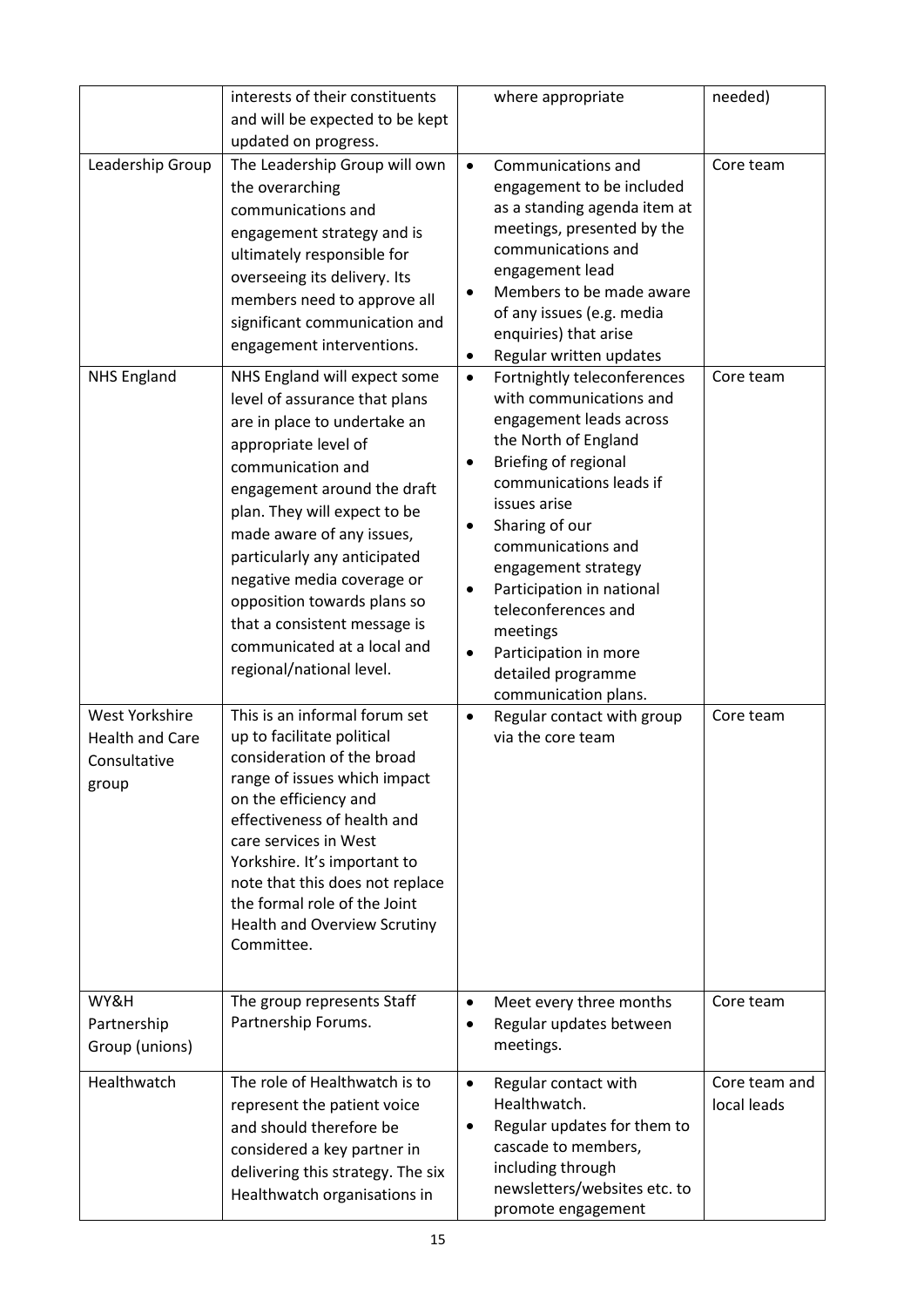|                                                    | our footprint have already<br>started to work collaboratively<br>relating to our draft priorities.<br>We will need to explore<br>opportunities for how we can<br>continue to work together<br>through the delivery of the<br>wider work.                                                                                                                                          | opportunities                                                                                                                                                                                                                                                                                                                                                                                                                                                  |
|----------------------------------------------------|-----------------------------------------------------------------------------------------------------------------------------------------------------------------------------------------------------------------------------------------------------------------------------------------------------------------------------------------------------------------------------------|----------------------------------------------------------------------------------------------------------------------------------------------------------------------------------------------------------------------------------------------------------------------------------------------------------------------------------------------------------------------------------------------------------------------------------------------------------------|
| Voluntary and<br>community sector                  | Our partnership includes the<br>voluntary and community<br>sector and they are essential<br>part of the way we work<br>together.                                                                                                                                                                                                                                                  | WY&H<br>Work programme to design<br>$\bullet$<br>and develop a community<br>approach                                                                                                                                                                                                                                                                                                                                                                           |
| <b>Unpaid carers</b>                               | Unpaid carers are also an<br>essential part of the work we<br>do - we need to develop an<br>approach in partnership with<br>them                                                                                                                                                                                                                                                  | WY&H<br>Work stream within our<br>$\bullet$<br>community approach                                                                                                                                                                                                                                                                                                                                                                                              |
| Clinical senate                                    | Clinical Senates have been<br>established to be a source of<br>independent, strategic advice<br>and guidance to<br>commissioners and other<br>stakeholders to assist them to<br>make the best decisions about<br>healthcare for the populations<br>they represent.<br>They are comprised of a core<br>Clinical Senate Council and a<br>wider Clinical Senate Assembly<br>or Forum | WY&H health<br>Regular contact around<br>$\bullet$<br>service change, independent<br>and care<br>advisory unit,<br>partnership<br>reconfiguration - informal<br>support and formal role<br>around NHS E clinical<br>evidence assurance                                                                                                                                                                                                                         |
| Clinicians via the<br><b>Clinical Forum</b>        | The Clinical Forum is made up<br>representatives from across GP<br>and consultants working across<br>WY&H                                                                                                                                                                                                                                                                         | Advisory - how best we<br>$\bullet$<br>engage with all clinicians<br>working across the STP                                                                                                                                                                                                                                                                                                                                                                    |
| Community and<br>voluntary sector<br>organisations | Will have significant interest in<br>specific elements of the draft<br>plan that relate to their<br>specialist area $-$ e.g. mental<br>health. Will be able to provide<br>representative views towards<br>proposals on behalf of the<br>people they represent and also<br>act as channel for us to target<br>specific patient groups.                                             | Local place-<br>Involvement in the<br>$\bullet$<br>development and delivery of<br>based leads<br>communication and<br>and West<br>engagements for specific<br>Yorkshire and<br>elements of local place-<br>Harrogate<br>based plans<br>work stream<br>Members invited to join<br>٠<br>communicatio<br>stakeholder/focus groups to<br>n and<br>inform changes<br>engagement<br>A place around the<br>contacts (for<br>'decision-making' table<br>regional orgs) |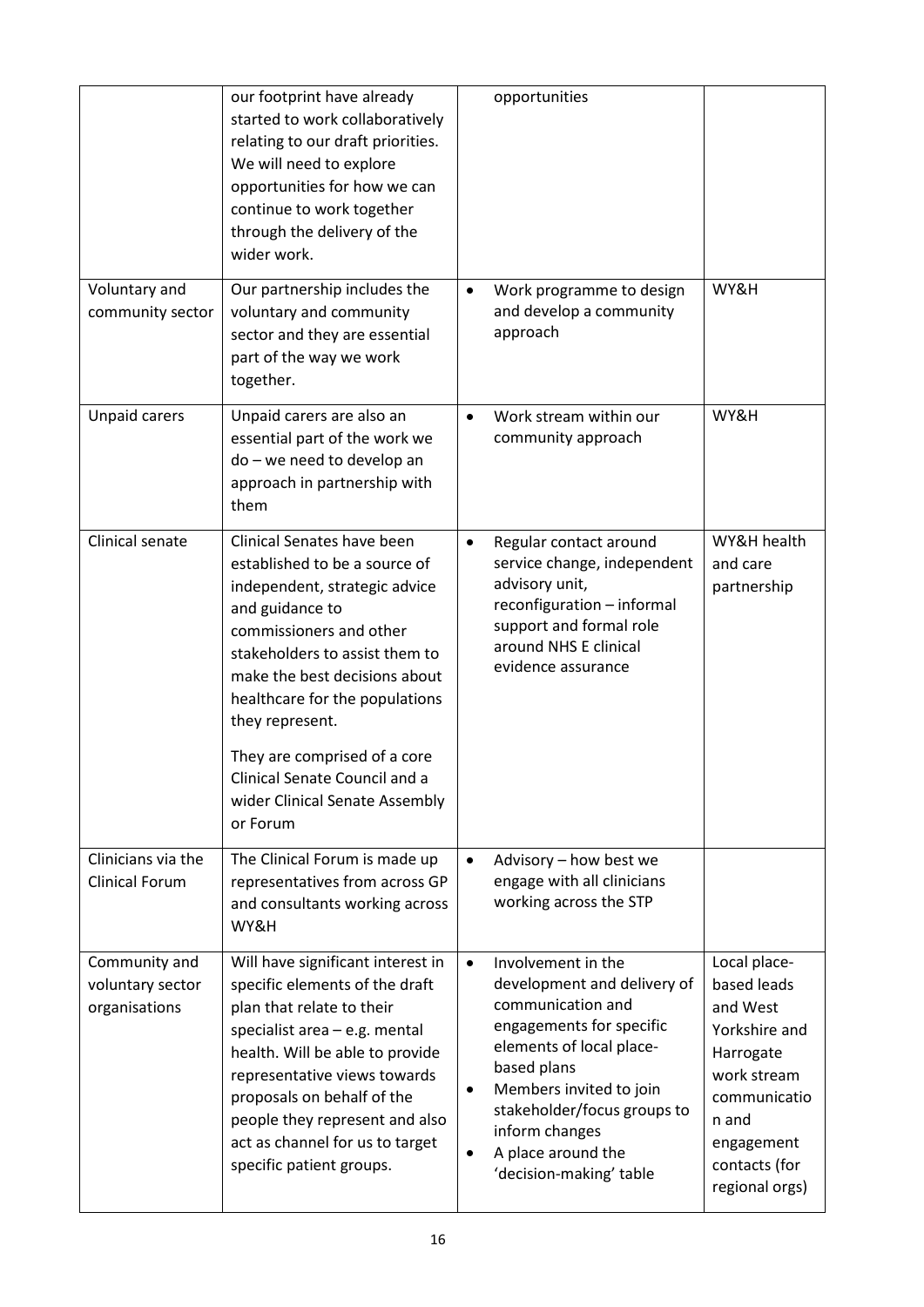| NHS and local<br>authority<br>communication,<br>engagement and<br>equality leads | Communication, engagement<br>and equality leads across the<br>partner organisations will play<br>a key role in the delivery of this<br>strategy. They therefore need<br>to be fully briefed on<br>developments and understand<br>any resource implications.   | Establish a virtual<br>$\bullet$<br>communications,<br>engagement and equality<br>network to keep leads<br>informed of progress                                                                                                            | Core team                                                                                                                                          |
|----------------------------------------------------------------------------------|---------------------------------------------------------------------------------------------------------------------------------------------------------------------------------------------------------------------------------------------------------------|--------------------------------------------------------------------------------------------------------------------------------------------------------------------------------------------------------------------------------------------|----------------------------------------------------------------------------------------------------------------------------------------------------|
| Media / trade<br>publications                                                    | The media will play a key role<br>in helping us communicate<br>with the wider public. Early<br>briefing of key media will help<br>to ensure they understand the<br>context of the draft plan and<br>ultimately lead to more<br>accurate reporting of stories. | Media briefing pack<br>$\bullet$<br>developed containing<br>background to the draft plan<br>and key messages<br>Press releases, social media<br>٠<br>published to raise awareness<br>of engagement<br>opportunities and report<br>progress | Core team and<br>local place-<br>based<br>communicatio<br>n and<br>engagement<br>leads (through<br>close liaison<br>with partner<br>organisations) |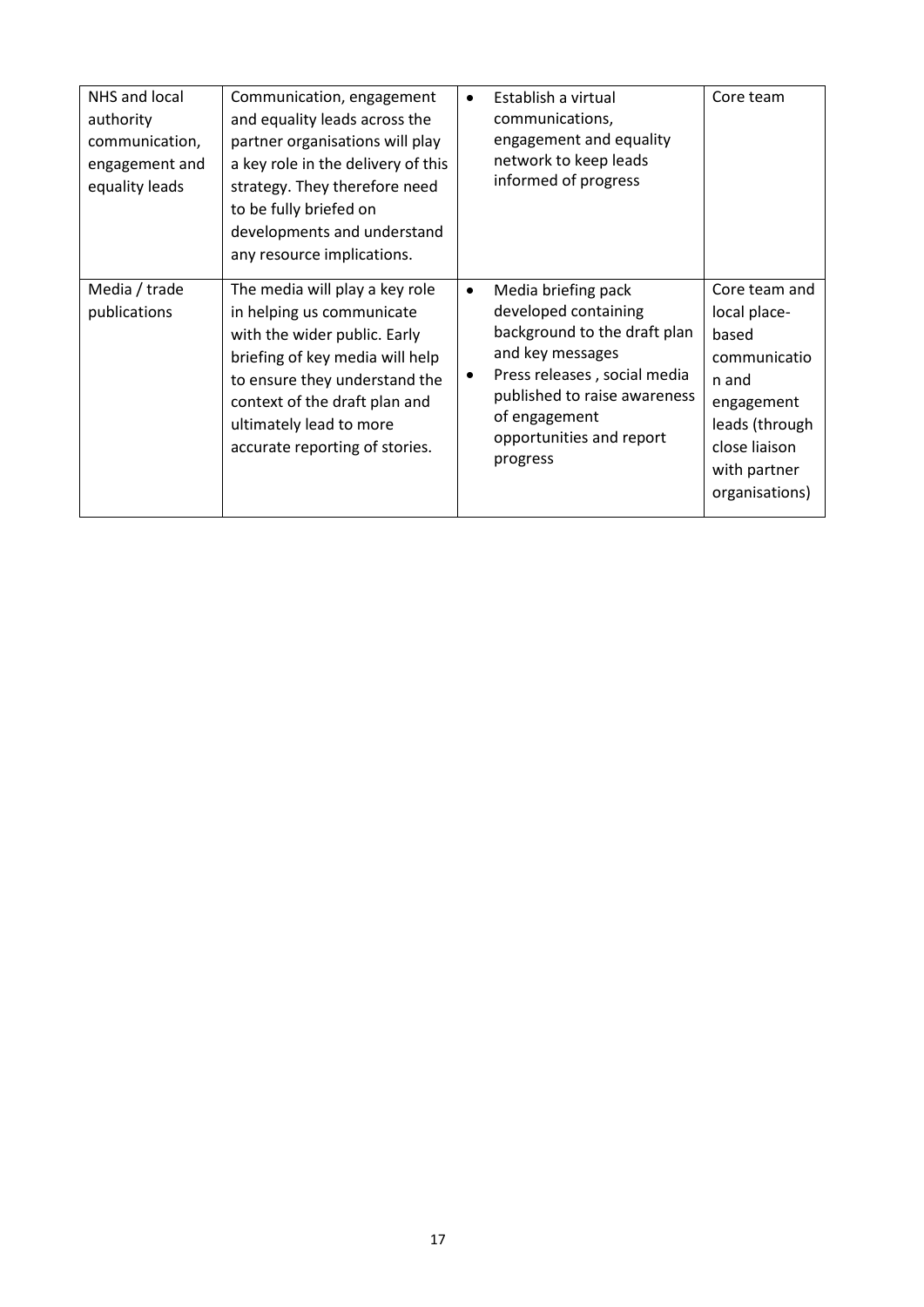# **Appendix 3: West Yorkshire and Harrogate and local place-based leads and communication and engagement contacts**

Please note it is the role of the communication and engagement leads in the six local areas to share information with their communication / engagement partners as appropriate.

# **West Yorkshire and Harrogate**

Lauren Phillips (Head of Programmes)

Karen Coleman (Communication and Engagement Lead Jill Dufton (Engagement Manager) Tracy Holmes – Cancer Alliance (Communication and Engagement Manager) Christine Hughes – Elective Care and Standardisation of Policies (Communication and Engagement Manager, part time)

## **Bradford District and Craven**

Helen Hirst (Chief Officer at Bradford City, Bradford Districts and Airedale, Wharfedale and Craven Clinical Commissioning Groups (CCG) Planning leads, James Drury

#### Communication and engagement lead Sue Jones

## **Calderdale**

Matt Walsh (Chief Officer at Calderdale CCG) Planning lead – Debbie Graham

Communication and Engagement Lead Simon Lightwood - communication Dawn Pearson and Jill Dufton - engagement

## **Harrogate and Rural District** Amanda Bloor (Chief Officer at Harrogate CCG) Planning lead – Christian Turner

Communication and engagement lead Rachael Durrett

## **Kirklees**

Carol McKenna (Chief Officer at GHCCG & NKCCG) Planning leads, Natalie Ackroyd (GHCCG) and Rachel Millson (NKCCG)

Communication and engagement lead Siobhan Jones – communication and engagement (NK) Siobhan Jones – communication (GH) Dawn Pearson – engagement (GH)

## **Leeds**

Tom Riordan (Chief Exec at Leeds City Council) but led on a day-to-day basis by Tony Cooke and Paul Bollom Planning leads, Paul Bollom (Leeds Council) and Rob Goodyear (Leeds CCG)

## Communication and engagement lead

Carolyn Walker (Leeds Clinical Commissioning Group), Paul Bollom (Leeds City Council)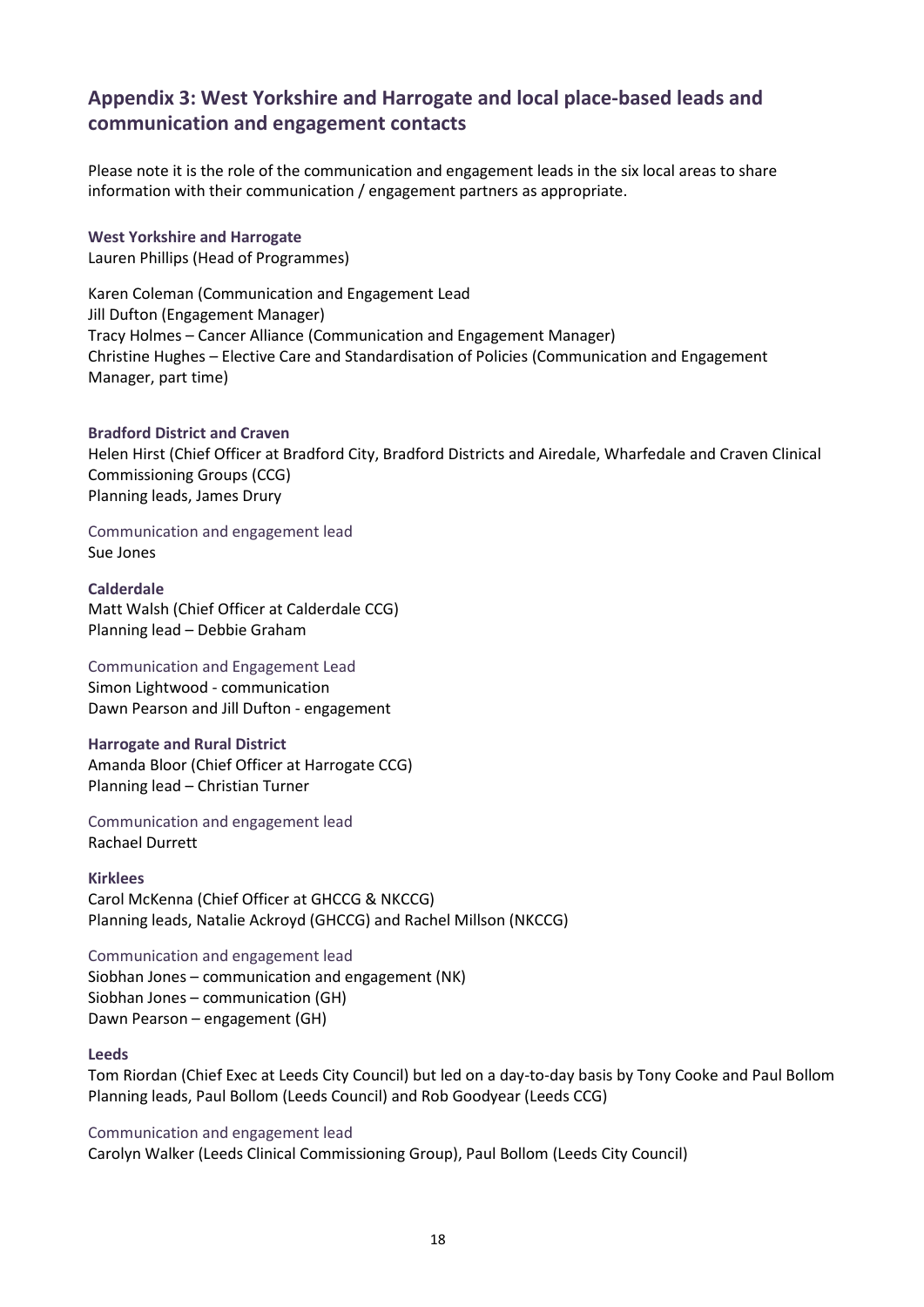## **Wakefield**

Jo Webster (SRO at Wakefield CCG and Strategic Lead for Commissioning for Wakefield District) Planning lead, Esther Ashman and Gemma Gamble

Communication and engagement lead

Tony Rider - communication Jeanette Miller and Dasa Farmer - engagement